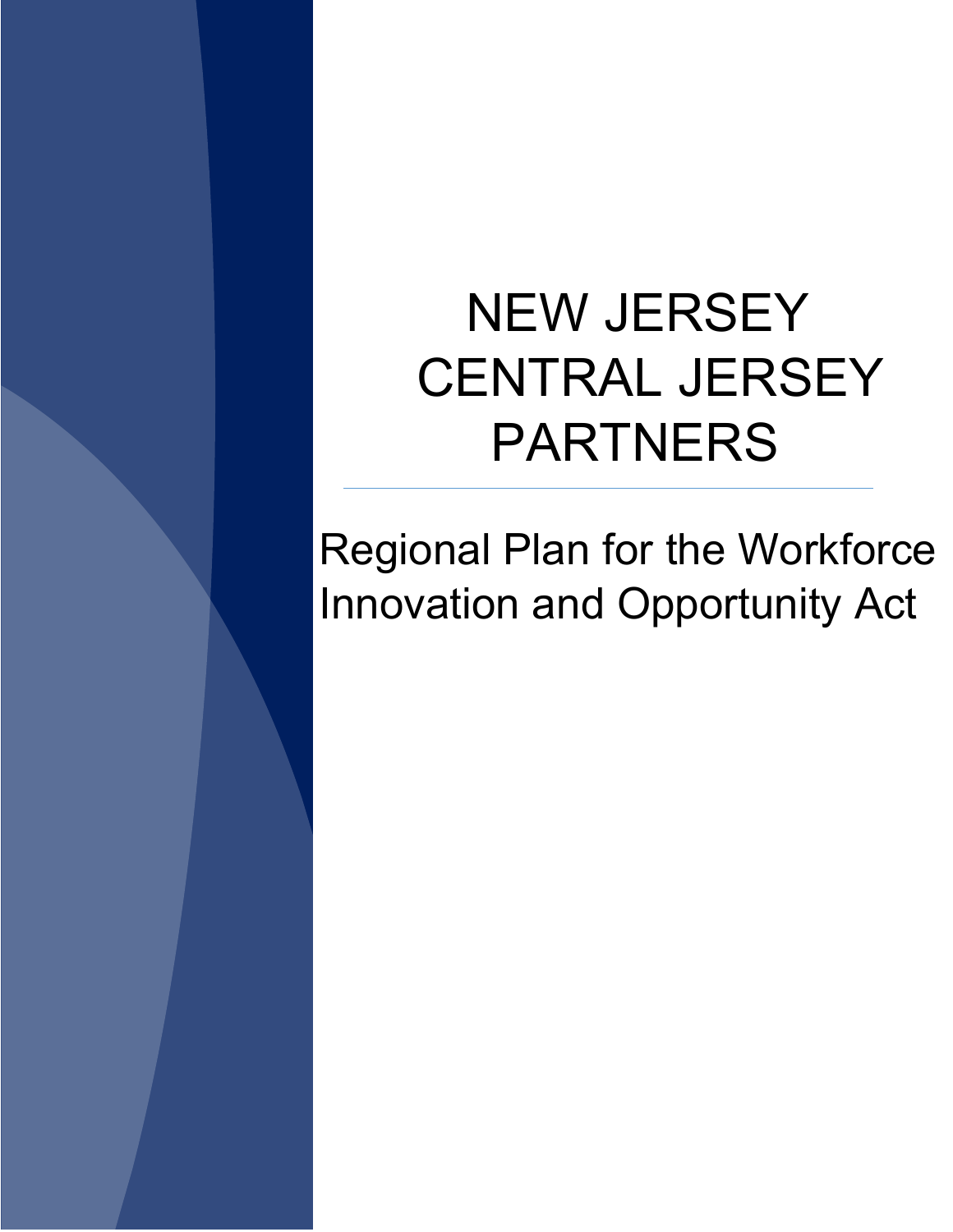### Table of Contents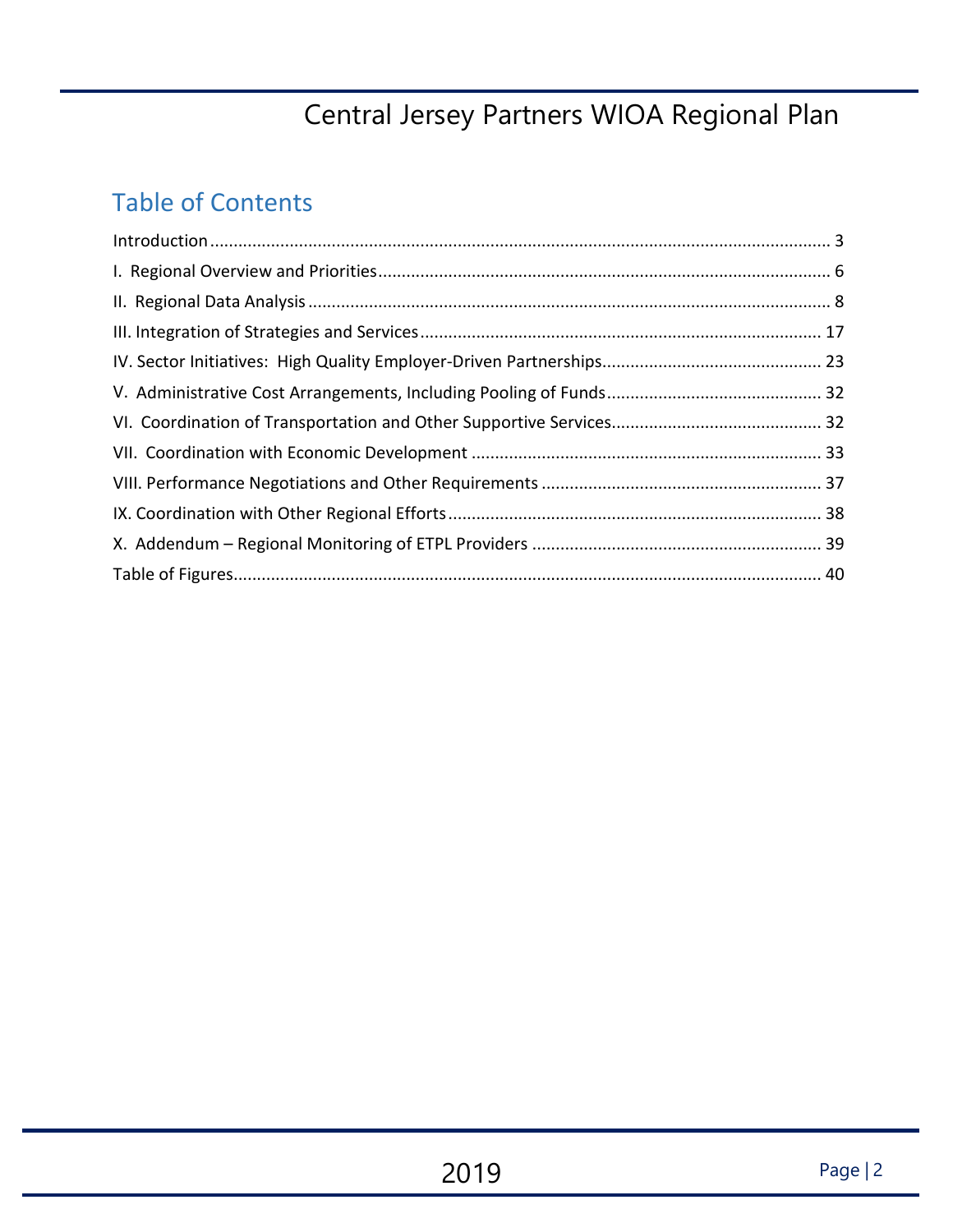### <span id="page-2-0"></span>**Introduction**

The Workforce Innovation and Opportunity Act (WIOA), signed into law in 2014, requires Local Workforce Development Boards (WDB)s and chief elected officials (CEO)s within each of New Jersey's three WIOA workforce planning regions to participate in a regional planning process resulting in a comprehensive four-year plan which shall be modified every two years. Each Regional Plan is to incorporate input and coordination from each of the local areas within the workforce planning region. Regional plans must comply with the requirements outlined in WIOA and must align with and support the strategies described in the New Jersey Combined WIOA State Plan (State Plan). Additionally, each Regional Plan shall include:

- An overview of the region, including a list of local areas and counties that comprise the region;
- The collection and analysis of regional labor market data (in conjunction with the State)
- The establishment of regional service strategies, including use of cooperative service delivery agreements;
- The development and implementation of sector initiatives for in-demand industry sectors or occupations for the planning region;
- The establishment of administrative cost arrangements, including the pooling of funds for administrative costs, as appropriate;
- The coordination of transportation and other supportive services as appropriate, for the region;
- The coordination of services with regional economic development services and providers;
- The establishment of an agreement concerning how the planning region will collectively negotiate and reach agreement with the Governor on local levels of performance for, and report on, the performance accountability measures described in WIOA sec. 116(c) for local areas or the planning region; and
- The establishment of a process to review and modify the plan every two years.

A primary focus of the State Plan relates to the statewide Industry Partnership Strategy. In New Jersey, the system includes:

- 1. New partnerships with employers across the state's nine key industries,
- 2. Strong collaborations between workforce programs, education and higher education,
- 3. The use of technology to better connect jobseekers and employers,
- 4. Better labor market intelligence to inform workforce investments, and
- 5. Innovative partnerships between the state, local governments, community and faith based organizations and educational institutions.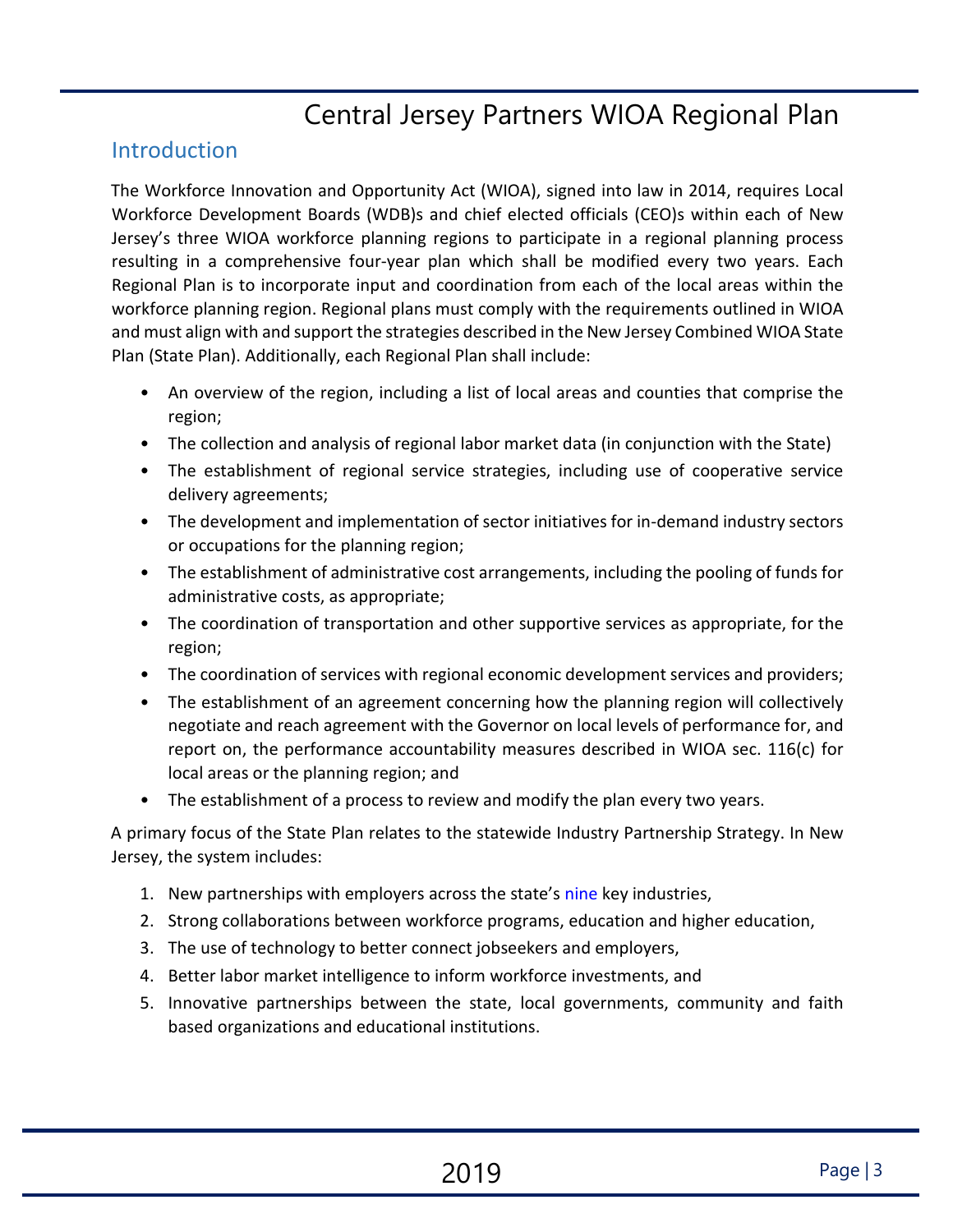In an era of global competition and rapid technological change, New Jersey must continue to build on this strong foundation. The State Plan sets a strategic direction for the future and outlines five themes which the state will focus on in order to increase the number of residents with an industry-valued credential or degree through high-quality partnerships and integrated investments.

### **Theme 1: Building Career Pathways with a focus on Industry-Valued Credentials**

Through a common definition of career pathways, a newly created list of industry-valued credentials, literacy standards and a renewed commitment to Employment First for all persons with disabilities, New Jersey will ensure that all workforce investments are enabling individuals to access greater economic opportunity and to build on their skills throughout their careers. These efforts will expand the number of career pathways, at all levels of education and workforce services, which will help more individuals obtain industry-valued credentials and degrees.

### **Theme 2: Expanding High-Quality Employer-Driven Partnerships**

Across departments, New Jersey is focusing investments and programs on building employer driven, high-quality partnerships that follow a common definition and framework. These partnerships are critical to building new career pathways for jobseekers and students and help increase the number of individuals with an industry-valued post-secondary degree or credential. To further support these efforts, the state's nine industry-focused Industry Partnerships(IP)/ Next Generation Sector Partnerships will facilitate the development of new high-quality, employerdriven partnerships across the state; investments in new Industry Partnerships.

### **Theme 3: Strengthening Career Navigation Assistance through One-Stop Career Centers and Broad Partnerships**

New Jersey is committed to supporting One-Stop Career Centers, proud partners of the American Job Center Network (One-Stops), which meet local needs and assist individuals in obtaining new skills and employment. New Jersey will expand the number of jobseekers and students who have access to high-quality career guidance and job search assistance through a new network of OneStop Career Centers, community colleges, libraries, community-based organizations and faith based organizations, organized labor and educational institutions.

### **Theme 4: Strengthening Governance through Effective Workforce Development Boards and Regional Collaborations**

Effective Workforce Development Boards are critical to the success of New Jersey's system. Led by the private sector but inclusive of key partners, local WDBs engaged in an active governance role ensure that investments are made in effective programs and that local residents can access the services they need for career success.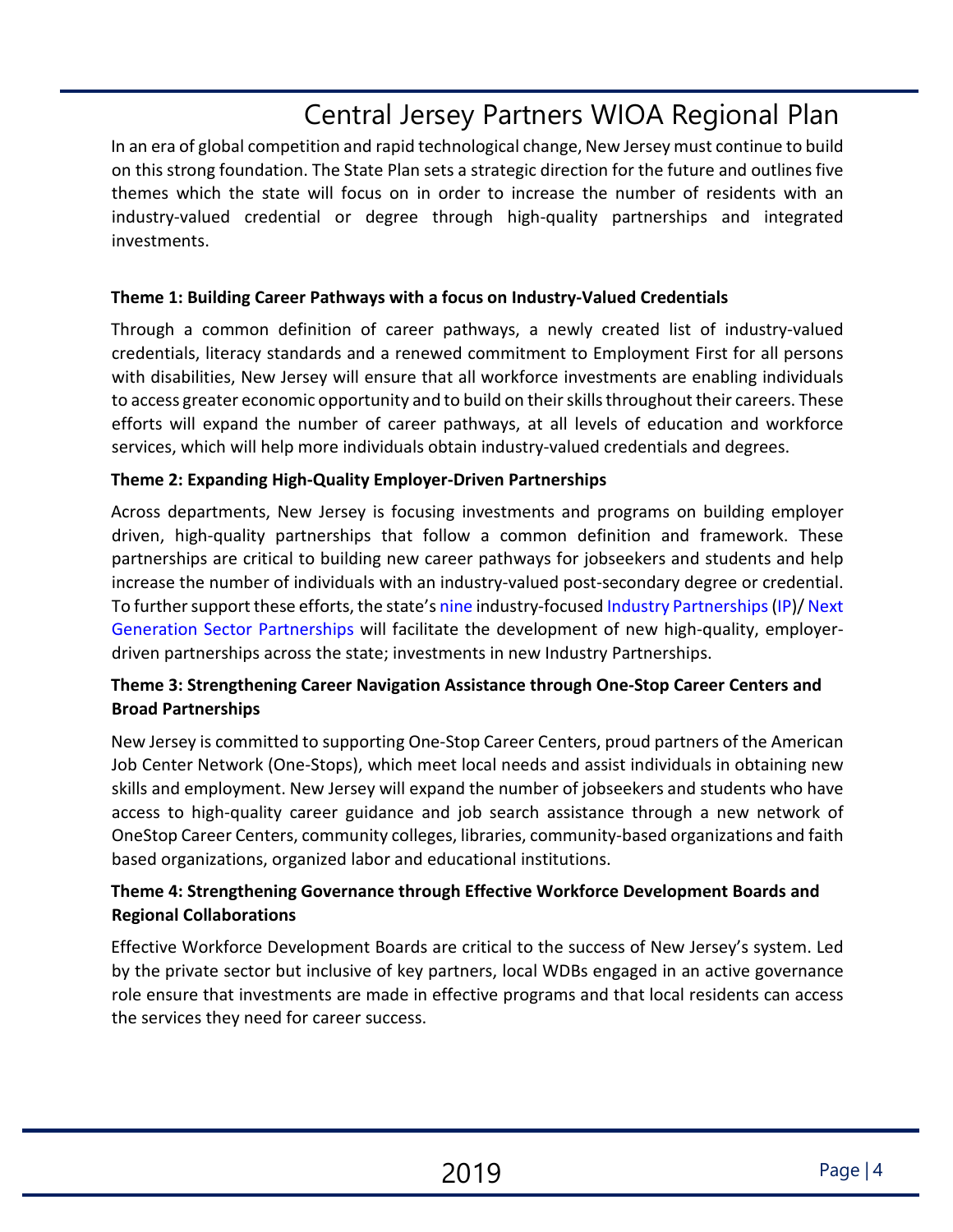New Jersey has committed to supporting regional planning, service coordination and resource sharing for all workforce education and training programs, recognizing that labor markets are not constrained by governmental or political boundaries. New Jersey is a densely-populated state and our labor markets are not constrained by state and county boundaries. These efforts will be organized around three regions of the state: North, Central and South.

#### **Theme 5: Ensuring System Integrity through Metrics and Greater Transparency**

To reflect the strategic priorities of the state, New Jersey is adopting an additional set of performance measures and applying these measures, and those required by the Workforce Innovation and Opportunity Act to broader number of programs. New Jersey will make performance data on workforce development programs accessible to workforce decision-makers and the public. The Eligible Training Provider List and Consumer Report Card are critical tools assisting jobseekers and students making decisions about short-term occupational training programs.

These five themes, coupled with the five primary focus points of the State Plan, create a strong foundation on which to build regional strategies. Each Regional Plan will be designed to help achieve the vision of the State Plan while advancing regional efforts in workforce development, credential attainment, economic development, and the formation of strategic partnerships.

Additionally, the collaborative efforts of the region will be strengthened through the formation of a Regional-Local Memorandum of Understanding (MOU) identifying how each local area will contribute to and collaborate with one another to advance regional initiatives. The MOU will be signed by the Chief Elected Official (CEO) and Workforce Development Board (WDB) chair for each local area within the region.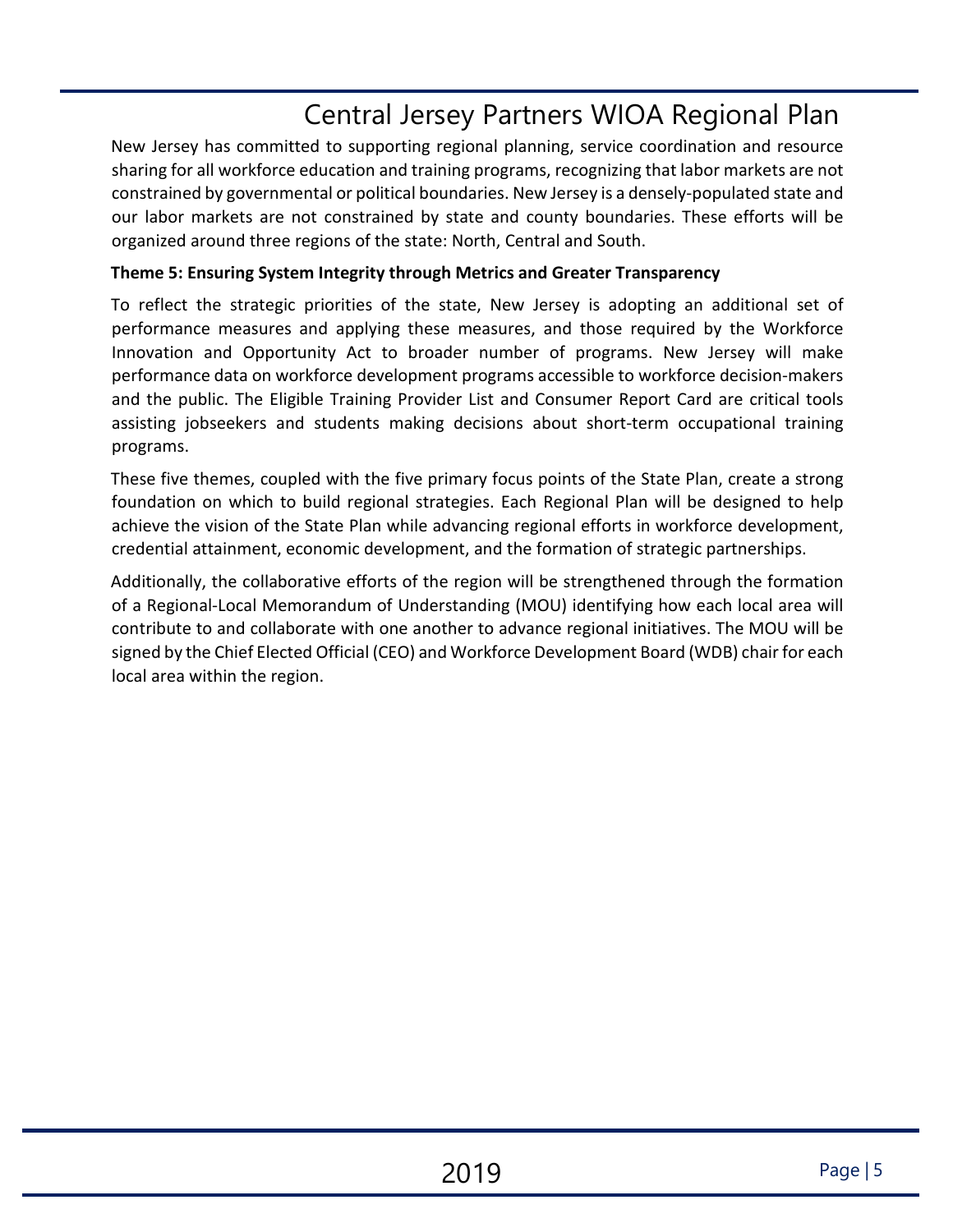### <span id="page-5-0"></span>I. Regional Overview and Priorities

The regional designations for New Jersey were approved by the State Employment and Training Commission in Fall 2015, with the Central Region to include Mercer, Middlesex, Monmouth and Ocean Counties. Though the Central Region has been sharing information for many years, formal initiatives to date are primarily around planning.

The Central Region is the crossroads of New Jersey. Close to both major markets of New York City and Philadelphia, bordering both the Jersey Shore and the Delaware River, and a high volume transportation intersection of the State. High quality of life with both strong economic and recreational opportunities.

#### **(A) Provide the following information relating to the composition of the planning region:**

#### *(i) Reference name for the planning region.*

New Jersey's Central WIOA Region is referred to as the Central Jersey Partners (CJP).

*(ii) Identification of the local workforce development areas and counties that comprise the planning region. Identify any changes in the 2019 Modification. Review and update the regional WDB partner MOU, as appropriate, and provide the updated version as an Appendix to this plan.*

CJP consists of four Local Areas which directly align with the four counties that comprise the region: Mercer, Middlesex, Monmouth, and Ocean.

The region is only slightly removed geographically from New York City and Philadelphia. Both cities impact the labor market supply and demand of the region.

*(iii) Provide a description of the workforce development region's priorities for the next 4 years. Update these priorities as part of the 2019 Modifications.*

#### **VISION:**

To develop a nationally competitive workforce that retains, grows, and attracts businesses to Central New Jersey.

#### **MISSION:**

To strengthen key sectors in Central New Jersey by aligning business, education, economic development, and the workforce system. To achieve both our mission and vision, CJP has adopted the following Strategic Priorities: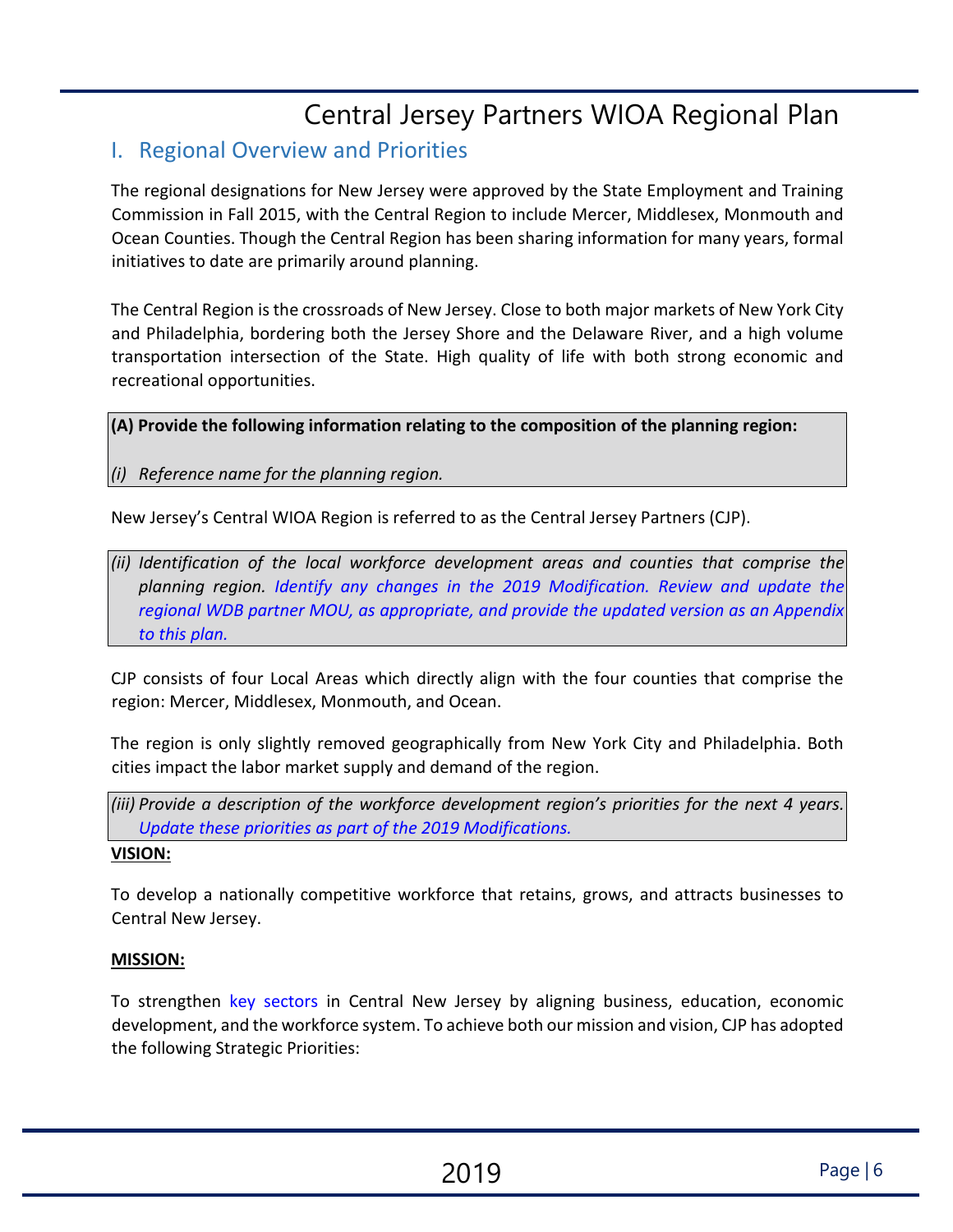- Use data to identify regional strengths, weaknesses, and opportunities
- Identify high potential regional sectors as a focus of workforce efforts
- Develop regional initiatives that meet the needs of each sector and constituency Identify and address all regional constituencies, including:
	- o Customers (both job-seekers and businesses)
	- o Partners
	- o Providers
	- o Staff
	- o Workforce Development Boards
	- o Local Elected Officials

CJP will integrate our strategies and services through the establishment of a Regional Planning Process which will include:

- Monthly Regional Planning Meetings of local WDB staff
- Quarterly Regional Committee Meetings
	- $\circ$  Customer Services (for the purpose of this plan, the term "customer" will refer to both job-seekers and businesses)
	- o Data Management
	- o Marketing Services
	- o Staff Development
- Semi-Annual CJP Summit
	- o Partners
	- o Staff
	- o Workforce Development Boards
	- o Local Elected Officials

To integrate these strategies and services, CJP will establish a continuous process of planning, execution, and evaluation. The benefits of this on-going process will be to:

- Generate more effective programming for customers
	- o An increase in program effectiveness may be indicated by factors such as an increase in industry-recognized credentials, the quality of job placement activities, etc.
- Realize cost-efficiencies and enact initiatives to utilize such efficiencies
- Share resources, data, and best practices across the region
- Promote greater awareness of regional services among customers
- Improve service delivery to priority populations, including: persons with disabilities, veterans, low-income individuals

*(iv) How do these priorities align to the foundational goals, mission, and strategic themes identified in New Jersey's Strategy?*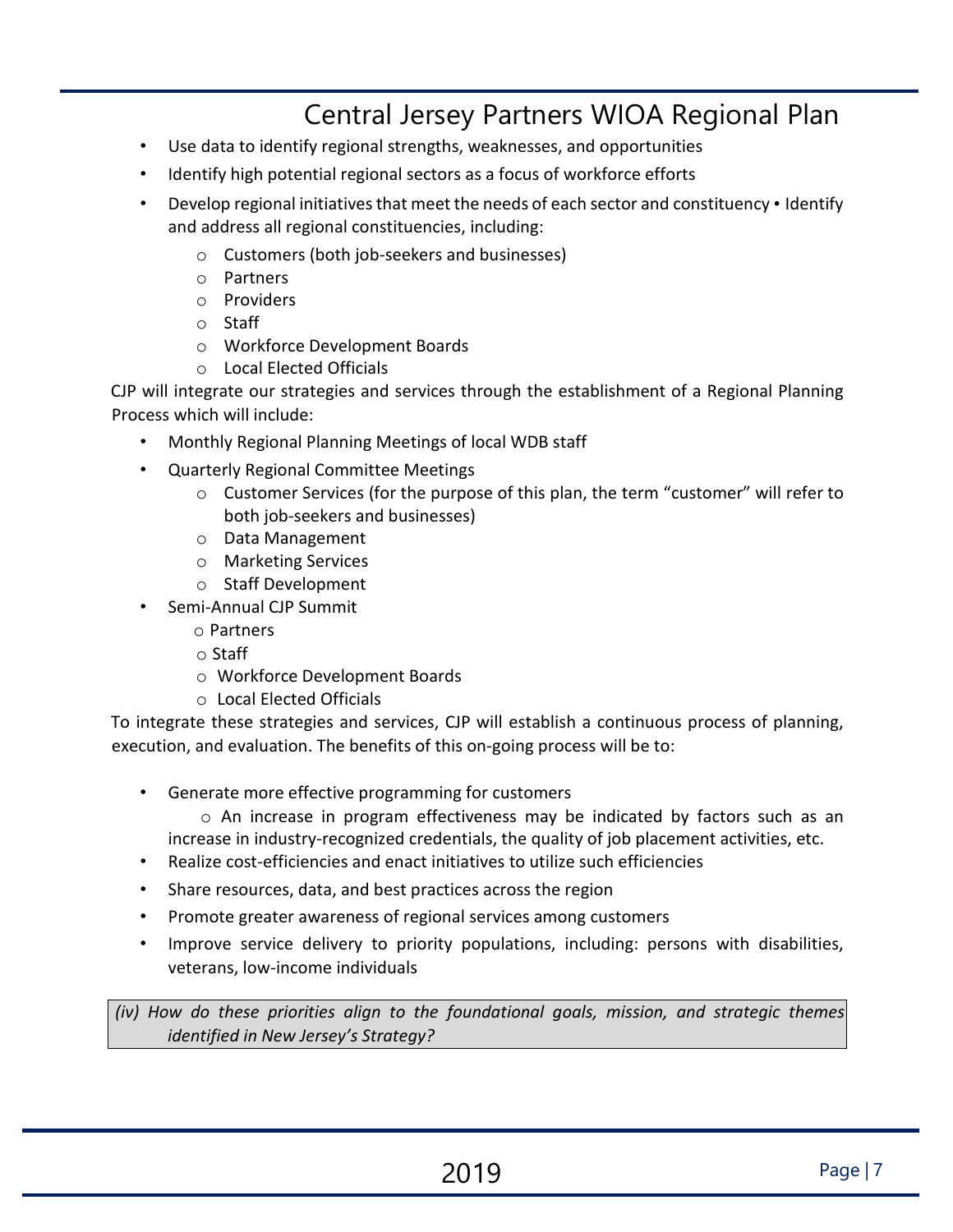Information relating to New Jersey's Strategy can be found in section "Introduction" of this plan; whereas, information relating to the Central region's strategies and efforts can be found in section "IV: Sector Initiatives: High Quality Employer-Driven Partnerships" of this plan. Alignment will be achieved through regional collaboration of the Local WDBs and the Industry Partnerships.

### <span id="page-7-0"></span>II. Regional Data Analysis-Update with new data and analysis for the 2019 Modification

### **(A) Demonstrate how the region has collected and analyzed regional labor market information. Regions should consider the following questions when responding to this requirement:**

*(i) What industries, occupations, and skills are in demand and targets of opportunity for the region?* 

All data contained in this section was provided by the New Jersey Department of Labor and Workforce Development (LWD) Office of Research and Information, Workforce Research and Analytics (ORI-WRA) team. Data sources include internal data collection from LWD as well as external sources including the U.S. Census Bureau and Burning Glass Technologies.

This section includes data for resident employment by industry, employment and annual average salary, educational attainment, and the demand for skills and certifications. Understanding the demand and supply for employees can help a region better focus its workforce development activities.

#### **Industries**

The top five industries in terms of net regional employment are 1) educational services, health care, and social assistance, 2) professional scientific, management, administration, and waste management services, 3) retail trade, 4) Finance, insurance, real estate, and rental and leasing and 5) arts, entertainment, recreation, accommodation, and food service. These five industries comprise 65% of the total civilian employed population age 16 and older.

| <b>INDUSTRY</b>                                                  | <b>Resident</b><br><b>Employment</b> |
|------------------------------------------------------------------|--------------------------------------|
| Educational services, health care, and social assistance         | 277,444                              |
| Professional, scientific, mgmt, admin, and waste mgmt service    | 157,998                              |
| Retail trade                                                     | 131,524                              |
| Finance, insurance, real estate, rental, and leasing             | 99,454                               |
| Arts, entertainment, recreation, accommodation, and food service | 92,258                               |
| Manufacturing                                                    | 84,839                               |
| Construction                                                     | 70,887                               |
| Transportation and warehousing, and utilities                    | 67,138                               |

#### Resident Employment by Industry<sup>1</sup>

<span id="page-7-1"></span> <sup>1</sup> Source: U.S. Census Bureau, 2013-2017 American Community Survey 5-Year Estimates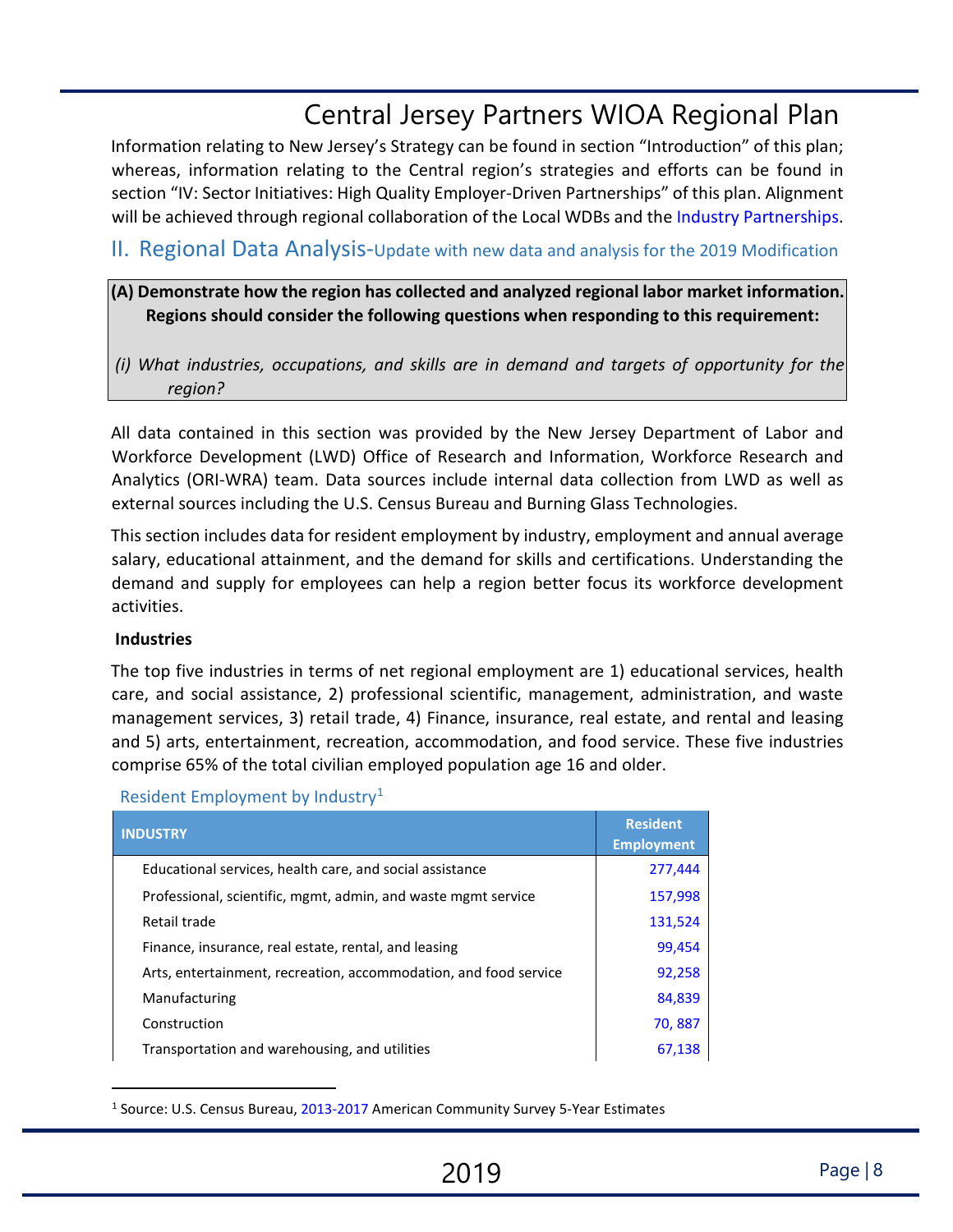| Total Civilian employed population 16 years and over   | 1,158,538 |  |
|--------------------------------------------------------|-----------|--|
| Agriculture, forestry, fishing and hunting, and mining | 2,517     |  |
| Information                                            | 33,145    |  |
| Wholesale trade                                        | 37,045    |  |
| Other services, except public administration           | 49,655    |  |
| Public administration                                  | 54,634    |  |
| Central Jersey Partners WIOA Regio                     |           |  |

*Figure 1* 

Understanding which industries pay a significant role in regional employment will allow education and training providers the information needed to focus their efforts to achieve maximum efficiency and impact. However, understanding industries is only a portion of the demand-side data and should be coupled with occupational data to fully understand regional demand.

#### **Occupations**

The top five occupations in terms of net employment include: 1) laborers and freight, stock, and material movers, 2) retail salespersons, 3) cashiers, 4) registered nurses, and 5) Stock Clerks and Order Fillers. Salaries for registered nurses are significantly higher than any of the other top ten occupations, paying an average annual salary of \$81,000. Stock Clerks and Order Fillers, secretaries and administrative assistants except legal and medical, office clerks, general and customer service representatives each have average wages above \$15.00 per hour, while the other six top occupations pay at or below \$15.00 per hour on average (based on a 2,000 hour work year).

| <b>SOC</b><br>Code | <b>Occupation</b>                                                           | <b>Employment</b> | <b>Average Annual</b><br><b>Salary</b> |
|--------------------|-----------------------------------------------------------------------------|-------------------|----------------------------------------|
|                    | 53-7062 Laborers and Freight, Stock, and Material Movers                    | 37,630            | \$29,916                               |
|                    | 41-2031 Retail Salespersons                                                 | 35,860            | \$26,597                               |
|                    | 41-2011 Cashiers                                                            | 27,210            | \$22,080                               |
|                    | 29-1141 Registered Nurses                                                   | 23,800            | \$81,319                               |
|                    | 43-5081 Stock Clerks and Order Fillers                                      | 20,090            | \$27,279                               |
|                    | 43-6014 Secretaries and Administrative Assistants, Except Legal and Medical | 18,860            | \$42,560                               |
|                    | 43-9061 Office Clerks, General                                              | 18,610            | \$35,429                               |
|                    | 43-4051 Customer Service Reps                                               | 17,570            | \$40,358                               |
|                    | 31-1014 Nursing Assistants                                                  | 17,050            | \$29,471                               |
|                    | 35-3031 Waiters and Waitresses                                              | 16,820            | \$24,429                               |
|                    | <b>Total all occupations</b>                                                | 233,500           | \$35,944                               |

Employment and Annual Average Salary - Detailed Occupations<sup>[2](#page-8-0)</sup>

*Figure 2* 

In terms of occupational groups, as opposed to specific occupations as identified above, the top five groups include: 1) office and administrative support occupations, 2) sales and related

<span id="page-8-0"></span><sup>&</sup>lt;sup>2</sup> Source: Occupational Employment Statistics, May 2017 Estimates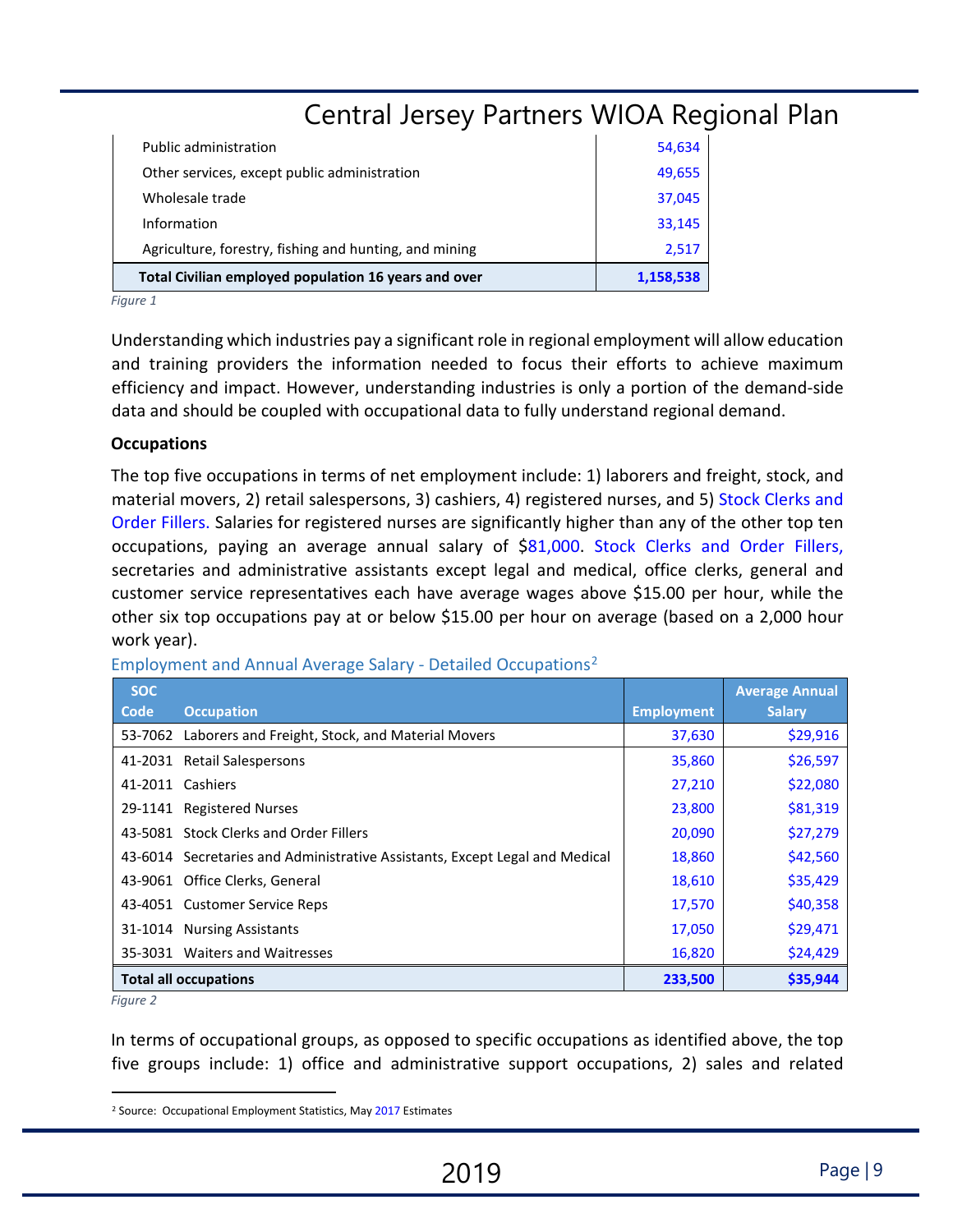occupations, 3) transportation and material moving occupations, 4) food preparation and serving related occupations, and 5) education, training, and library occupations. Each of the top ten occupation groups, except for food preparation and serving related occupations, pay average wages above \$15.00 per hour.

| <b>SOC</b> |                                                            |                   | <b>Annual</b> |
|------------|------------------------------------------------------------|-------------------|---------------|
| Code       | <b>Occupational Group</b>                                  | <b>Employment</b> | <b>Salary</b> |
| 43-0000    | Office and Administrative Support Occupations              | 176,230           | \$40,652      |
|            | 41-0000 Sales and Related Occupations                      | 109,490           | \$43,632      |
|            | 53-0000 Transportation and Material Moving Occupations     | 96,340            | \$34,805      |
|            | 35-0000 Food Preparation and Serving-Related Occupations   | 85,190            | \$25,874      |
|            | 25-0000 Education, Training, and Library Occupations       | 81,480            | \$60,444      |
|            | 13-0000 Business and Financial Operations Occupations      | 68,990            | \$90,717      |
|            | 29-0000 Healthcare Practitioners and Technical Occupations | 66,340            | \$82,366      |
| 11-0000    | <b>Management Occupations</b>                              | 56,390            | \$147,988     |
| 15-0000    | <b>Computer and Mathematical Occupations</b>               | 45,500            | \$97,435      |
|            | 31-0000 Healthcare Support Occupations                     | 43,330            | \$31,432      |
|            | <b>Total all occupations</b>                               | 829,280           | \$655,345     |

#### Employment and Annual Average Salary - Occupational Group<sup>[3](#page-9-0)</sup>

*Figure 3* 

Collecting and analyzing the demand-side employment data, such as the top industries, occupations, and occupational groups, should be done in tandem with collecting and analyzing supply-side employment data. Only then will the full data-driven picture come into focus, allowing for workforce development initiatives to have their greatest possible impact.

### **Educational Attainment and the Demand for Skills and Certifications**

### Educational Attainment<sup>[4](#page-9-1)</sup>,

Population, labor participation, and the unemployment rate are important for understanding the labor supply of the region and are discussed in section 2.A(i) below. While knowing how many people are available to fill job positions is vital to understanding the labor supply, it is also important to understand the education and skill level of the labor supply.

| <b>Level of Education</b>     | # of<br><b>Individuals</b> | % of Pop.<br>age 25<br>and Over |
|-------------------------------|----------------------------|---------------------------------|
| Less than 9th grade           | 71,226                     | 4.2%                            |
| 9th to 12th grade, no diploma | 87,720                     | 5.2%                            |

<span id="page-9-0"></span><sup>&</sup>lt;sup>3</sup> Source: Occupational Employment Statistics, May 2017 Estimates

<span id="page-9-1"></span><sup>4</sup> The percentages add up to more than 100% since an individual may fall into more than one category. Source: U.S. Census Bureau, 2013-2017 American Community Survey 5-Year Estimates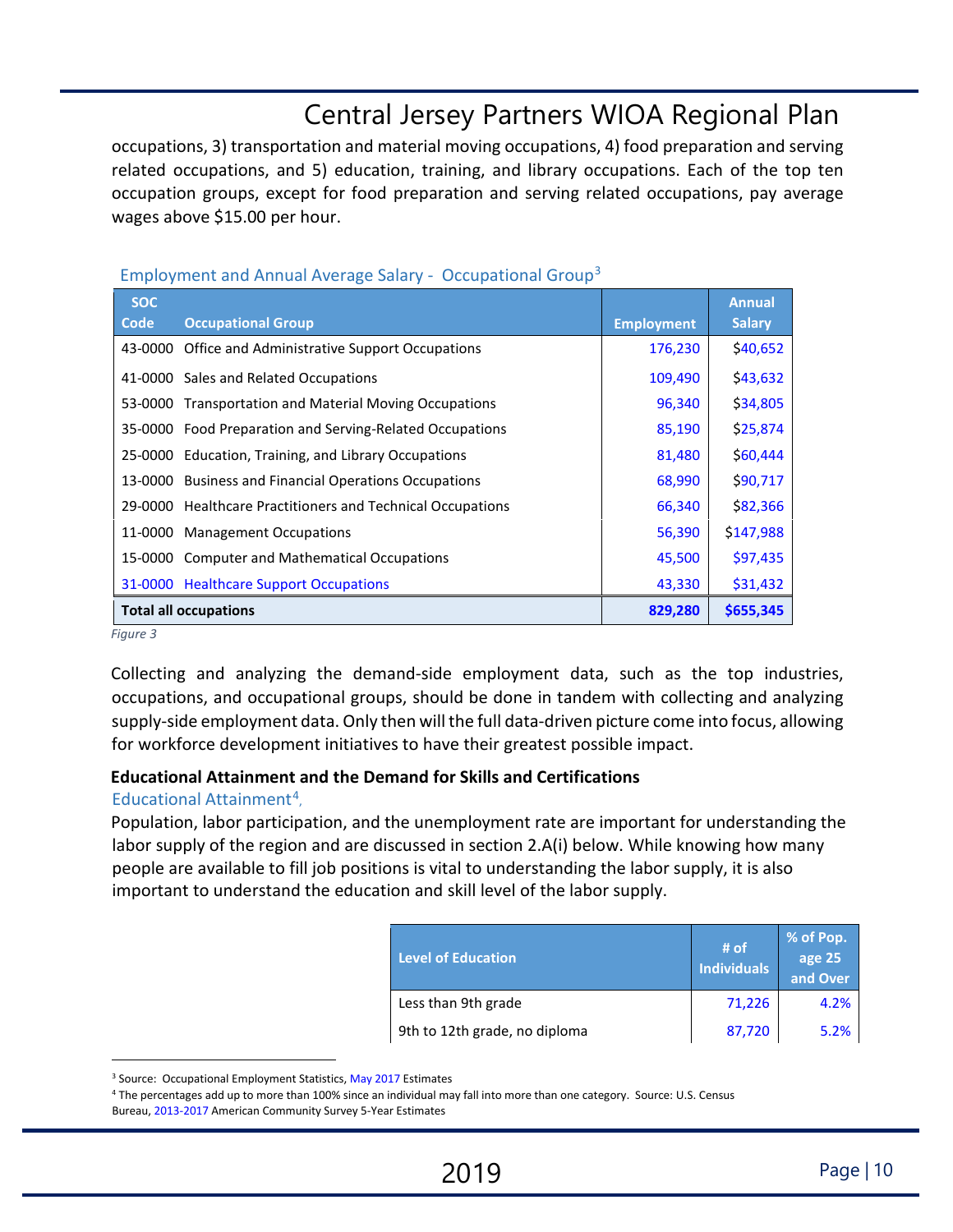In terms of educational attainment, 9.5% of the region's population aged 25 and over do not have a high school diploma while 27.4% have a high school diploma or its equivalent. Less than half (46%) of this population have some form of a college degree.

| Population 25 years and over                | 1,665,207 | 109.5% |
|---------------------------------------------|-----------|--------|
| Graduate or professional degree             | 262,631   | 15.8%  |
| Bachelor's degree                           | 388,951   | 23.4%  |
| Associate's degree                          | 112,420   | 6.8%   |
| Some college, no degree                     | 285,725   | 17.2%  |
| High school graduate (includes equivalency) | 456,534   | 27.4%  |
| No High School Degree                       | 158,946   | 9.5%   |
|                                             |           |        |

Employers not only look for individuals with a specific educational attainment level when filling an open position, they may also look for individuals with specific skills and certifications. The following two charts are based on online job postings, occurring during the 2018 calendar year, across the CJP Region. *Figure <sup>4</sup>*





<span id="page-10-0"></span> <sup>5</sup> Source: Burning Glass Technologies Inc., Labor Insight <sup>2018</sup>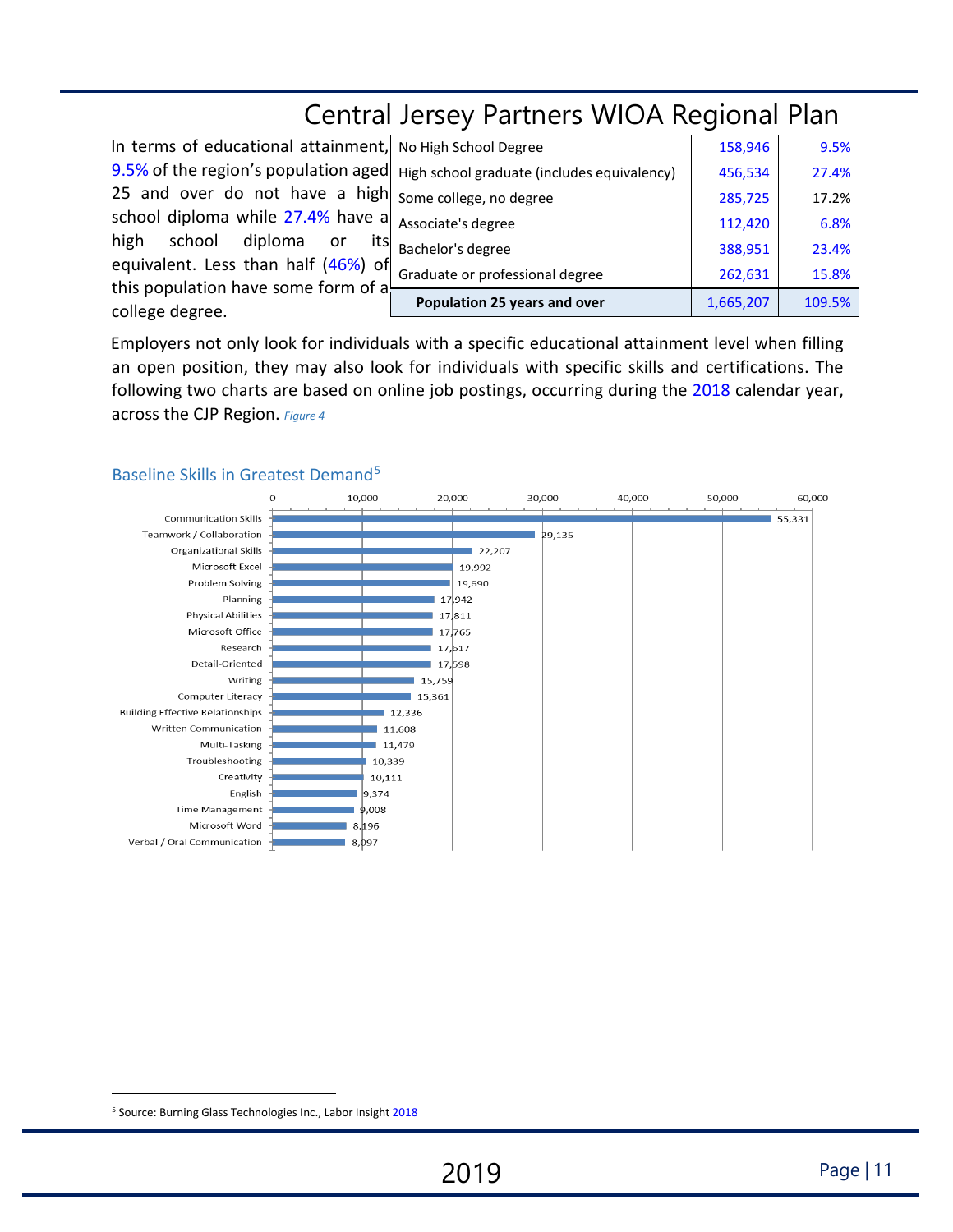Certifications in Greatest Demand[6](#page-11-0)



#### *Figure 1*

<sup>6</sup> Source: Burning Glass Technologies Inc., Labor Insight 2018

<sup>7</sup> Source: Burning Glass Technologies Inc., Labor Insight

Two key takeaways from these charts are that the most sought after skill and certification are "communication skills" and "registered nurse" respectively. Other in-demand skills include Microsoft Office, writing, customer service, organization, and team work. Other in-demand certifications include first aid/CPR, CPA, project management, and Class A CDL.

Overall, in-demand skills are focused on interpersonal skills while many in-demand certifications are centralized within the healthcare sector.

*(ii) How is the region changing in terms of population demographics, labor supply, and occupational demand?* 

Referenced in the prior section, data on the population and labor supply can be used to help identify the economic health of a given area. Understanding the changing demographics of the population can allow education and training providers, as well as businesses, to adapt to meet the needs of the region. Additionally, labor supply data such as employment and unemployment numbers provide a macro-level view of the current state of the region's workforce.

For data on the region's occupational demand please see Section 2.A (i) above.

<span id="page-11-0"></span> <sup>6</sup> Source: Burning Glass Technologies Inc., Labor Insight <sup>2019</sup>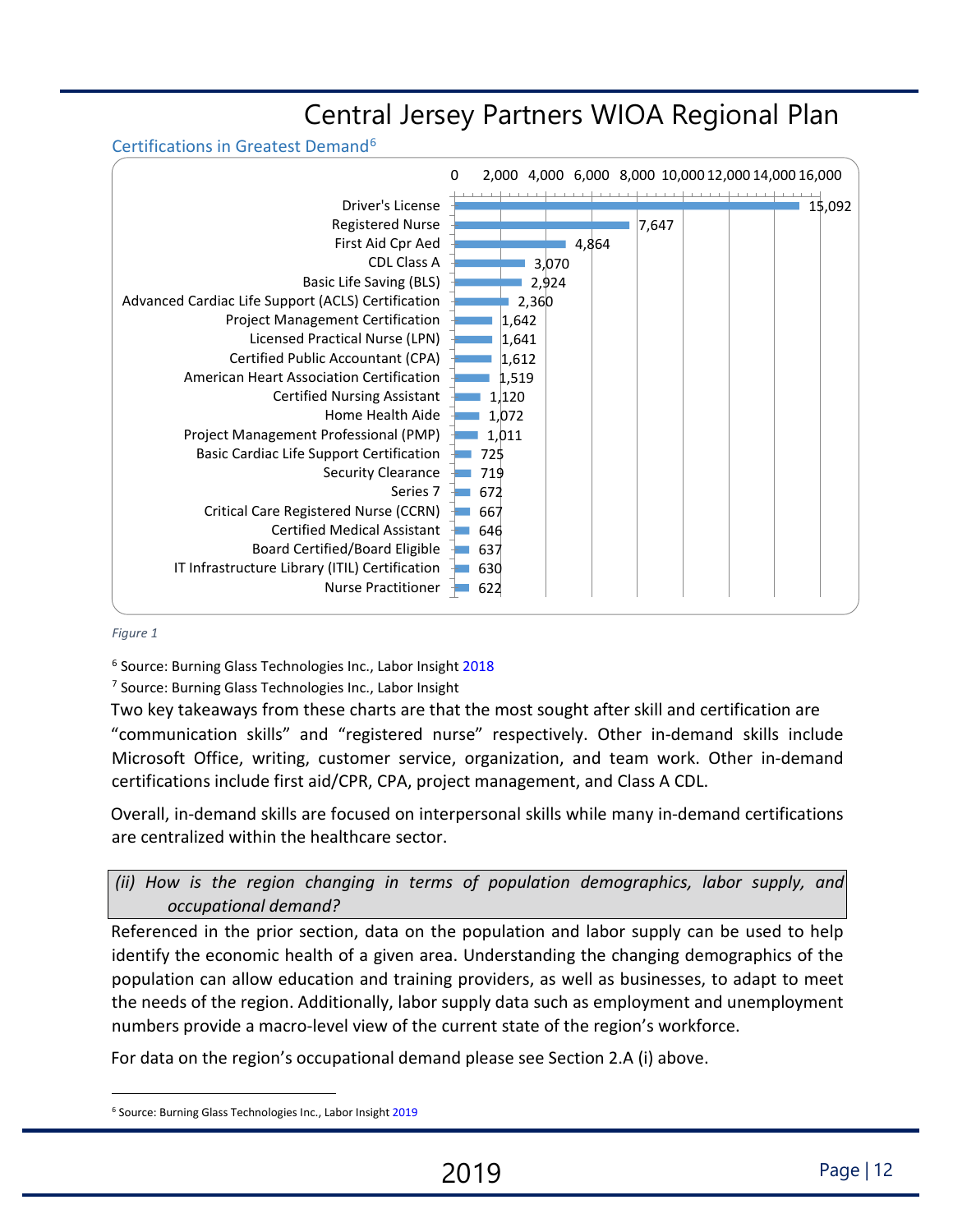#### **Population**

| <b>Local Areas</b>                                  | 2019<br>2034<br>2024<br><b>County</b> |           |               |                | <b>Change: 2019-2024</b> |                | <b>Change: 2024-2034</b> |      |
|-----------------------------------------------------|---------------------------------------|-----------|---------------|----------------|--------------------------|----------------|--------------------------|------|
|                                                     |                                       |           | <b>Number</b> | <b>Percent</b> | <b>Number</b>            | <b>Percent</b> |                          |      |
| <b>Mercer County</b>                                | Mercer                                | 379,000   | 388,900       | 406,300        | 9,900                    | 2.6%           | 17,400                   | 4.5% |
| Middlesex<br>County                                 | Middlesex                             | 873,400   | 900,000       | 965.000        | 26,600                   | 3.1%           | 65,000                   | 7.2% |
| Monmouth<br>County                                  | Monmouth                              | 633,400   | 649.500       | 665.200        | 16,100                   | 2.5%           | 15,700                   | 2.4% |
| Ocean County                                        | Ocean                                 | 600,300   | 624,200       | 665,700        | 23,900                   | 4%             | 41.500                   | 6.6% |
| <b>CJP Region</b>                                   |                                       | 2,486,100 | 2,562,600     | 2,702,200      | 76,500                   | 3.1%           | 139,600                  | 5.4% |
| <b>New Jersey</b><br>(statewide)<br>F <sub>in</sub> |                                       | 9,132,700 | 9,338,000     | 9,733,400      | 205,300                  | 2.3%           | 395,400                  | 4.2% |

#### Population Totals and Growth Trends<sup>[7](#page-12-0)</sup>

*Figure 7* 

The overall population is expected to grow through the year 2034 in each of the region's four counties. The expected growth of the region's population is roughly 8.5% between the years of 2019 and 2034, which is higher than that of the state  $(6.5%)$ . Middlesex County is expected to experience the largest population growth in net increase, but Ocean County for percent change.

During this same timeframe, the Asian and Latino or Hispanic populations are expected to grow by the largest percentages with the White Non-Hispanic population being the only to decrease during this time.

#### Population Growth Rate by Race[8](#page-12-1)

|                                  | <b>Total 2014</b> | % Change  | % Change  |
|----------------------------------|-------------------|-----------|-----------|
| Race                             | <b>Population</b> | 2014-2024 | 2024-2034 |
| Asian                            | 285,700           | 25.8%     | 20.6%     |
| <b>Black or African American</b> | 241,000           | 13.6%     | 11.8%     |
| Latino or Hispanic               | 346,200           | 23.4%     | 19.8%     |
| White Non-Hispanic               | 1,546,300         | $-0.7%$   | $-1.5%$   |

*Figure 8* 

#### **Labor Supply**

Population numbers provide a part of the story of labor supply; however, some population groups, especially children and the elderly, may not participate in part or in full within the workforce. Data such as the number of individuals participating in the workforce, the age of the

<span id="page-12-1"></span><span id="page-12-0"></span><sup>&</sup>lt;sup>7</sup> Source: NJLWD, 2019 - 2034 Population Estimates <sup>8</sup> Source: NJLWD, 2014 - 2034 Population Estimates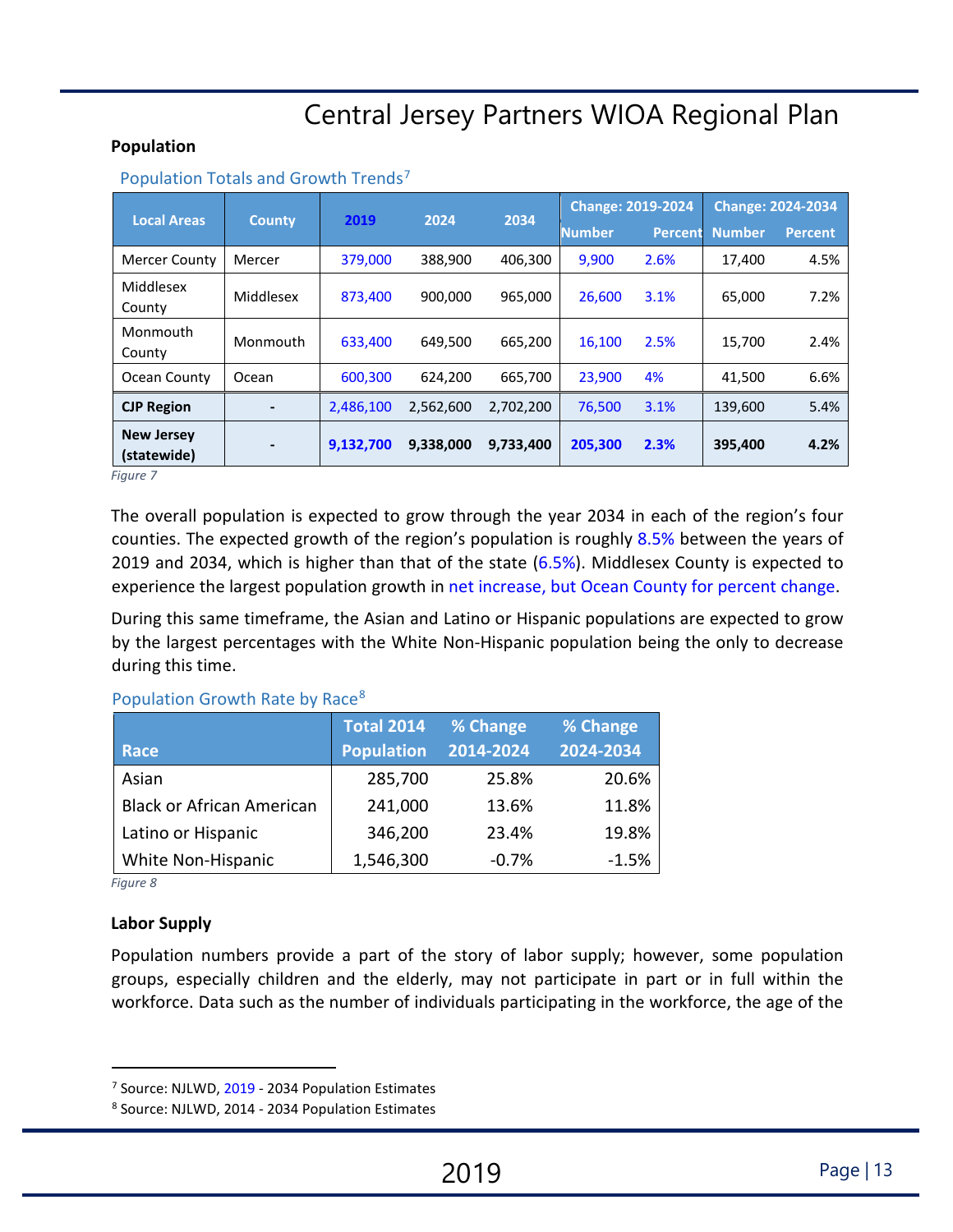workforce, and the unemployment rate help identify the current and expected future strength of the workforce across the region.

| Local                                                  |               |           |           |           |               | <b>Change: 2019-2024</b> |               | <b>Change: 2024-2034</b> |  |
|--------------------------------------------------------|---------------|-----------|-----------|-----------|---------------|--------------------------|---------------|--------------------------|--|
| <b>Workforce</b><br><b>Development</b><br><b>Areas</b> | <b>County</b> | 2019      | 2024      | 2034      | <b>Number</b> | <b>Percent</b>           | <b>Number</b> | <b>Percent</b>           |  |
| <b>Mercer County</b>                                   | Mercer        | 190,500   | 194.900   | 206,100   | 4,400         | 2.3%                     | 11,200        | 5.7%                     |  |
| Middlesex<br>County                                    | Middlesex     | 440.000   | 449,700   | 487,200   | 9,700         | 2.2%                     | 37,500        | 8.3%                     |  |
| Monmouth<br>County                                     | Monmouth      | 325,400   | 334.100   | 344,800   | 8,700         | 2.7%                     | 10.700        | 3.2%                     |  |
| Ocean County                                           | Ocean         | 273,000   | 289,400   | 321,800   | 16,400        | 6.0%                     | 32,400        | 11.2%                    |  |
| <b>CJP Region</b>                                      |               | 1,228,900 | 1,268,100 | 1,359,900 | 39,200        | 3.2%                     | 91,800        | 7.2%                     |  |
| <b>New Jersey</b>                                      |               | 4,630,100 | 4.744.700 | 5,018,700 | 114,600       | 2.5%                     | 274,000       | 5.8%                     |  |

#### Projections of Civilian Labor Force by County<sup>[9](#page-13-0)</sup>

*Figure 9* 

The overall regional civilian labor force is expected to grow by 7.2% through the year 2034, which is slightly higher than the state expectation  $(5.8%)$ . Similar to population, all four counties are expected to see growth in their labor force. Ocean County is expected to see the largest labor force growth in both percent change and net growth.

#### Labor Force Nearing Retirement

Age<sup>[10](#page-13-1)</sup> One statistic to pay attention to is the number of individuals at or nearing retirement age. Given the large number of the Baby Boomer generation, the upcoming

| <b>Category</b>          | 2014      | 2024      | 2034      |
|--------------------------|-----------|-----------|-----------|
| <b>Total Labor Force</b> | 1,220,600 | 1,268,100 | 1,359,900 |
| Labor Force Age 55+      | 292,600   | 334,000   | 337,600   |
| % of Labor Force Age     |           |           |           |
| $55+$                    | 24.0%     | 26.3%     | 24.8%     |

retirement numbers are expected to rise across the *Figure 10* 

nation. CJP is no different. The percentage of the labor force aged 55 years or older is expected to increase by a factor of 9.6% between 2014 and 2024 (from 24% to 26.3% respectively).

The expected growth in the labor force through the year 2034 is slightly higher than what the region experienced between 2010 and 2015.

<span id="page-13-1"></span><span id="page-13-0"></span><sup>&</sup>lt;sup>9</sup> Source: NJLWD, 2019 - 2034 Labor Force Projections<br><sup>10</sup> Source: NJLWD, 2014 - 2034 Labor Force Projections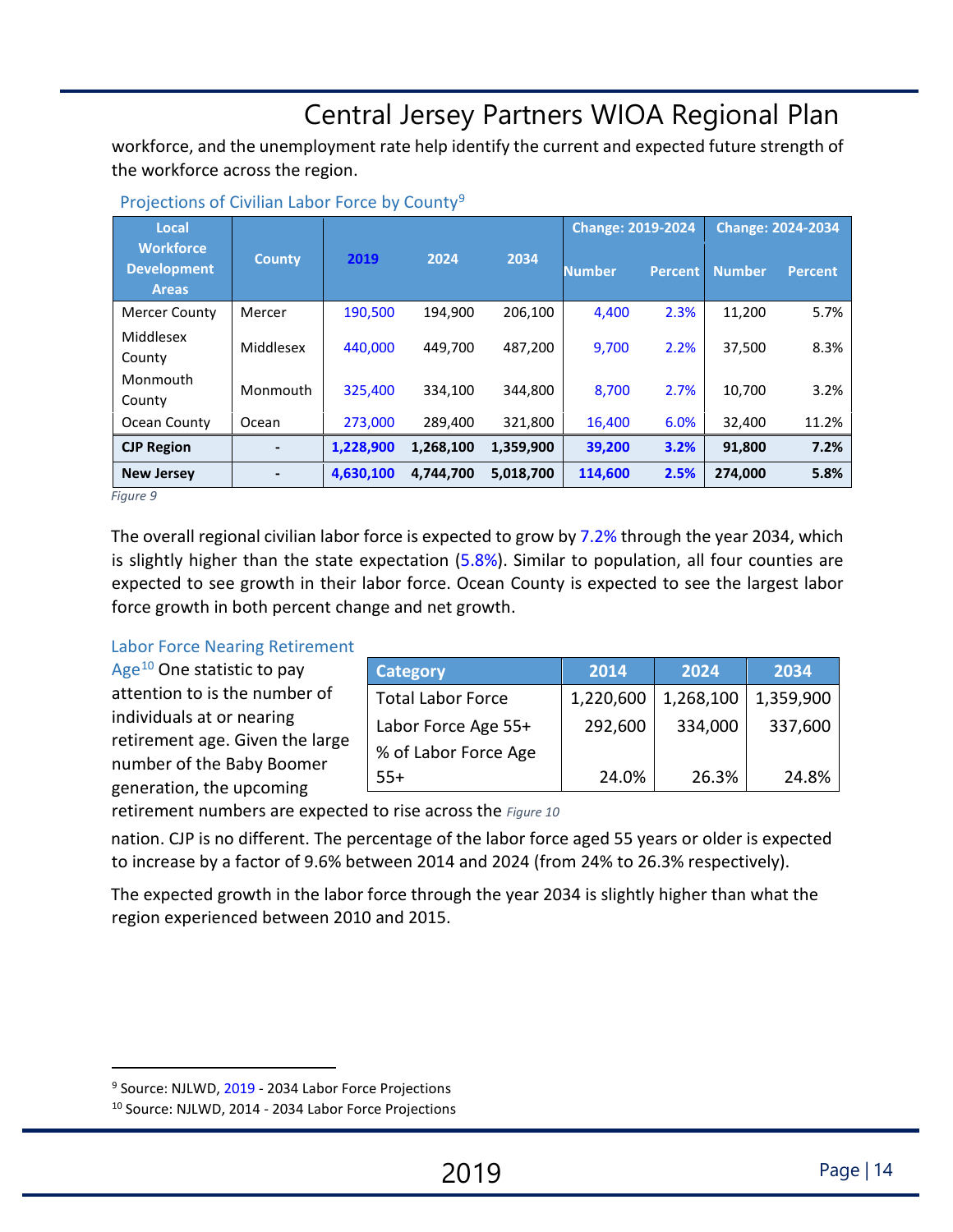#### Labor Market Change<sup>[11](#page-14-0)</sup>  $\overline{a}$

| During the 2015 to |            |              |               |                                |                     |  |  |  |  |
|--------------------|------------|--------------|---------------|--------------------------------|---------------------|--|--|--|--|
| 2017 timeframe,    | Year       | Labor        | <b>Number</b> | <b>Number</b>                  | <b>Unemployment</b> |  |  |  |  |
| the regional       |            | <b>Force</b> |               | <b>Employment Unemployment</b> | Rate                |  |  |  |  |
| unemployment       | 2015       | 1,237,600    | 1,171,400     | 66,200                         | 5.3%                |  |  |  |  |
| rate decreased by  | 2017       | 1,243,100    | 1,190,100     | 53,000                         | 4.3%                |  |  |  |  |
| a net of 1%,       | Net Change | 5,500        | 18,700        | $-13,200$                      | $-1\%$              |  |  |  |  |

similar to the decrease experienced by the state and the nation during the same timeframe. *Figure11* 

*(iii) What geographic factors impact the regional economy (e.g. proximity to other labor markets, commuting patterns)?* 

#### Work-Based Commuting[12](#page-14-1)

| <b>Place of Work</b>              | CJP           | <b>New Jersey</b> |
|-----------------------------------|---------------|-------------------|
|                                   | <b>Region</b> | (statewide)       |
| <b>Total Resident Workers</b>     | 1,096,517     | 4,122,554         |
| New Jersey                        | 991,599       | 3,588,171         |
| Worked Out of State               | 104,918       | 534,383           |
| New York                          | 86,548        | 384,279           |
| Pennsylvania                      | 12,451        | 120,386           |
| Connecticut                       | 526           | 3,519             |
| Delaware                          | 435           | 8,106             |
| Maryland                          | 470           | 1,912             |
| <b>Other States</b>               | 4,488         | 16,181            |
| % Worked In State                 | 90.4%         | 87.5%             |
| % Worked Out of State             | 9.6%          | 12.5%             |
| Live & Work in Same County        | 653,224       | 2,244,703         |
| Work In State & Live Out of State | 55,265        | 295,759           |
| % Live & Work in Same County      | 65.9%         | 64.2%             |
| % Work Outside County             | 34.1%         | 35.8%             |

*Figure 12* 

Employment of CJP population is impacted by other states, mainly New York and Pennsylvania. The region has 9.6% (104,918 individuals) of its population employed out of state. While just over 100,000 CJP residents work outside of New Jersey, the region does have roughly 55,000 residents

<span id="page-14-1"></span><span id="page-14-0"></span><sup>&</sup>lt;sup>11</sup> Source: Local Area Unemployment Statistics<br><sup>12</sup> Source: New Jersey Department of Labor and Workforce Development, Office of Research and Information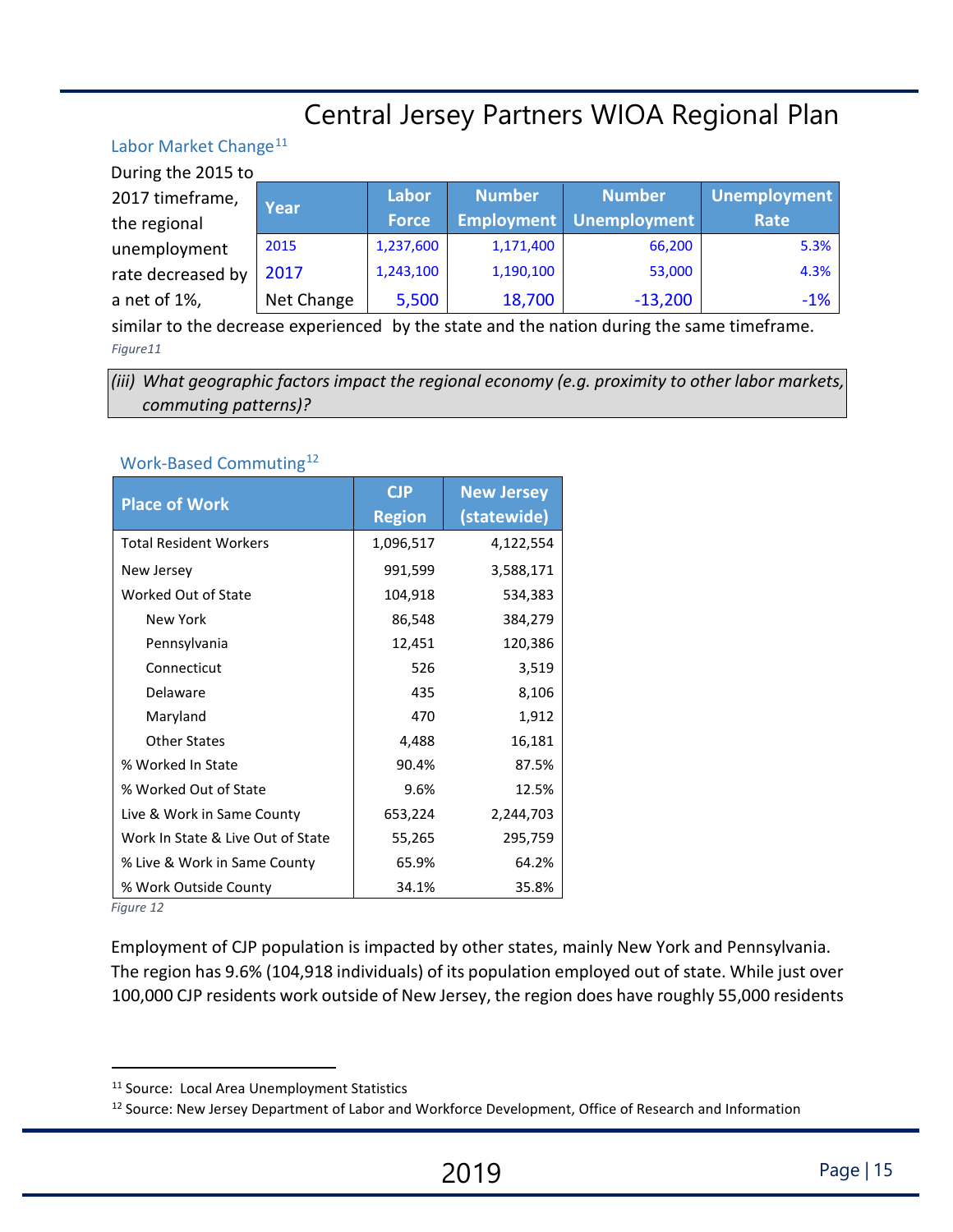from other states commute into the region for work. This results in a total net loss of 49,653 workers (4.5% of the region's labor force) due to commuting across state lines.

The regional percentages of residents that live and work in the same county are nearly equal to that of the state percentage, indicating that the central region has the same worker-related commuting needs as the state in general.

*(iv) What special populations, including people with disabilities, are present in the region, how many individuals are there in each category, and what are the policy and service implications to meet the needs of these individuals?* 

Individuals with a Disability Population $13$  The total population of individuals with a disability in the region is slightly more than a quarter million and comprises 10.6% of the total regional population. This is in line with the statewide total of roughly 10.5% of the state population identifying as having a disability. Of the

| <b>Category</b>                                          | <b>CJP Region</b> | <b>New Jersey</b> |
|----------------------------------------------------------|-------------------|-------------------|
| <b>Total Civilian Noninstitutionalized</b><br>Population | 2,403,860         | 8,854,377         |
| Total with a Disability                                  | 253,815           | 925,580           |
| Under 18 years                                           | 540,536           | 1,995,218         |
| With a disability                                        | 17,862            | 70,277            |
| 18 to 64 years                                           | 1,474,145         | 5,544,952         |
| With a disability                                        | 112,231           | 431,402           |
| 65 years and over                                        | 389,179           | 1,314,207         |
| With a disability                                        | 123,722           | 423,901           |

prime working-age population (18-64 years of age) 7.7% have a disability. *Figure 13*

Of the regional population, Special Populations $14$ 4.5% identify as civilian veterans, 9.6% speak English less than "very well", and 2.5% are SNAP recipients. While regional percentages for the number of civilian veterans and SNAP recipients vary only

| <b>Identifier</b>                                        | <b>CJP Region</b> | <b>New Jersey</b> |
|----------------------------------------------------------|-------------------|-------------------|
| <b>Total Civilian Noninstitutionalized</b><br>Population | 2,403,860         | 8,854,377         |
| Civilian Veterans                                        | 107,262           | 351,542           |
| Speak English less than "very well"                      | 229,641           | 1,028,372         |
| <b>SNAP Recipient</b>                                    | 60,474            | 295,705           |

slightly from the overall state percentages, the region does see a slightly lower percentage of the population with limited English skills as compared to the state (9.6% and 11.6% respectively). *Figure 14*

Across the region, the priority has been directed to preparing youth to transition into employment. The In-School Youth population (in Mercer & Monmouth only) is for youth in their Senior Year of High School. CJP's contracted Out-of-School Youth programs prioritize youth that

<span id="page-15-1"></span><span id="page-15-0"></span><sup>&</sup>lt;sup>13</sup> Source: U.S. Census Bureau, 2013-2017 American Community Survey 5-Year Estimates<br><sup>14</sup> Source: U.S. Census Bureau, 2013-2017 American Community Survey 5-Year Estimates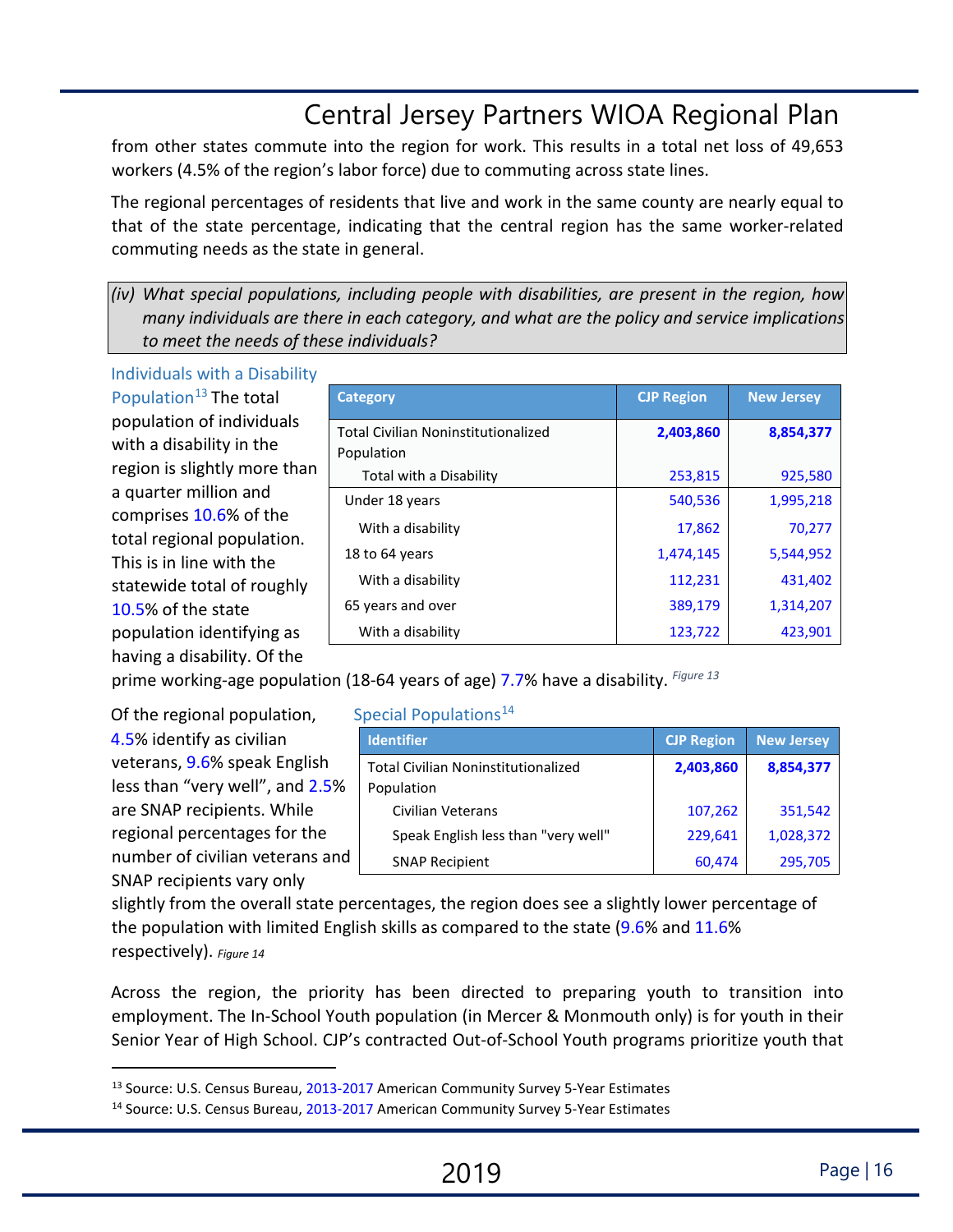do not have a High School Diploma or have low basic skills. The programs' goals are the attainment of the High School Equivalency along life skills, job readiness, and financial literacy training in order to prepare them for the transition into employment.

CJP also actively focuses on Positive Recruitment outreach to Employers about the benefits of hiring the special population of ex-offenders.

Preparing the Individuals who are receiving the WorkFirst NJ benefits have also been a priority in the CJP Region. The contracted services are to prepare this population to transition off of benefits to receive the skills to become employed.

### <span id="page-16-0"></span>III. Integration of Strategies and Services-Update as appropriate for 2019 Modification

**(A) Describe the regional service strategies including use of cooperative service delivery agreement(s). Regions should consider the following questions when responding to this requirement:** 

*(i) Which existing service delivery strategies will be expanded and how?* 

In the past, the Central Jersey Partners (CJP) member WDBs have worked together informally in sub-groups or as a group based on particular projects. The four counties have worked together as "The Quad" since the Job Training Partnership Act (JTPA) period, as well as since the start of Workforce Investment Act (WIA) implementation in the early 2000s, and continue to have a strong working relationship.

Monmouth and Ocean Counties share a labor market, so are most closely aligned through a range of economic and workforce development activities.

The Quad, which was the predecessor of CJP, was an informal partnership among the Region's WDBs and WIA providers, formed to ensure that customers could access services easily between the four areas. The procurement process was perhaps the most formal aspect of the Quad, with a single RFP for occupational training (JTPA), which was released for all four areas. Contracting with specific providers was conducted by the individual areas based on responses to the shared RFP. With the advent of WIA that practice was discontinued, but monitoring reports continued to be shared since all four areas used many of the same providers. Job seeker customers have always had the benefit of accessing all services at any of the locations within the counties. Under the Quad there was one RFP issued for all occupational training programs to include Job Skills Training, Job Assistance. Once the vendor had accepted the contract each area was able to use one or any of the vendor services offered. All responsibilities for writing and releasing the RFP were also shared. In WIOA, Regional procurement will be addressed as appropriate. "

Now known as Central Jersey Partners, the group have been meeting since November to prepare for regional planning. This work has focused on operational processes and outreach to additional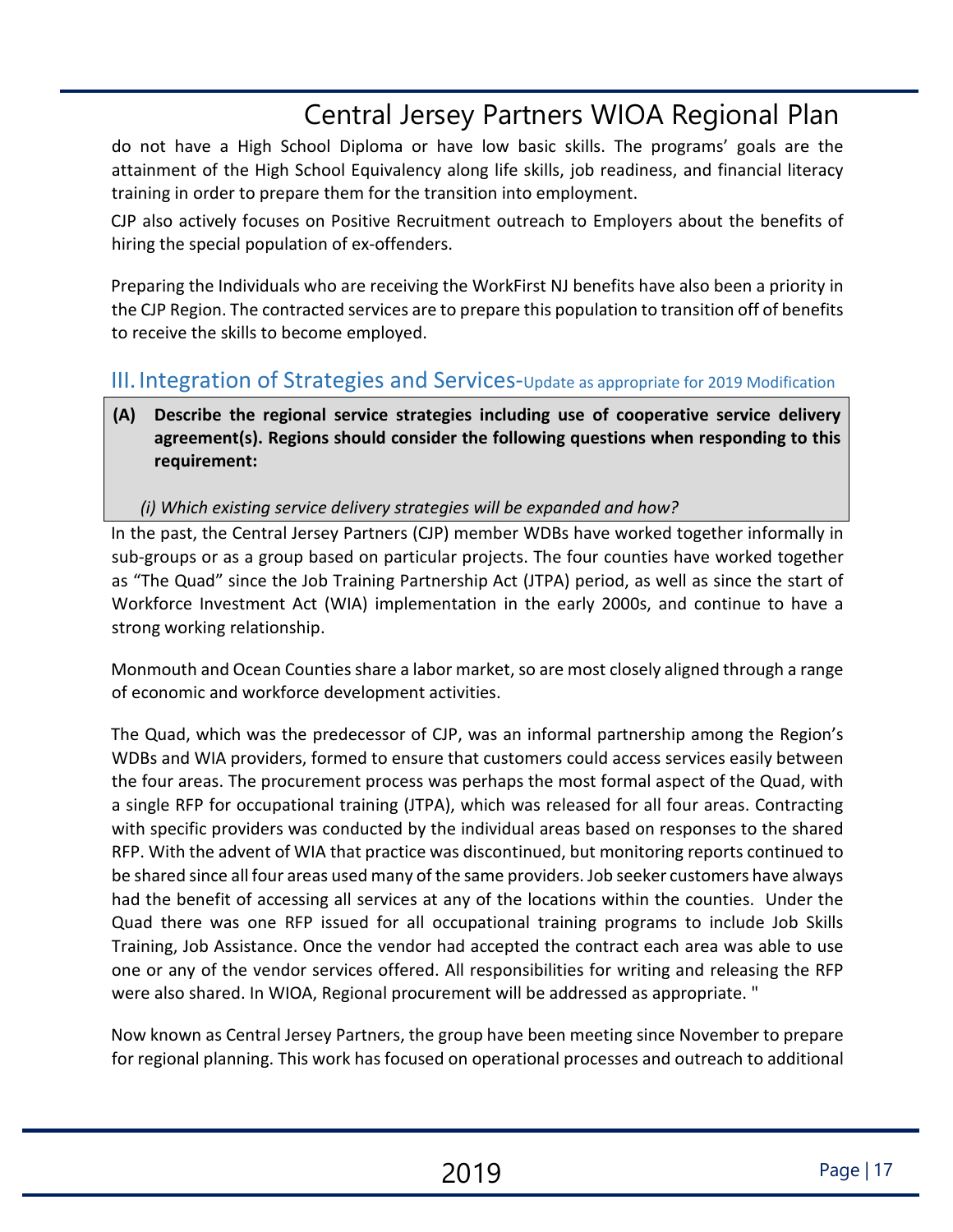partners in regional planning including community college, vocational schools, community-based and faith-based organizations, and businesses from key industry sectors in the Region.

Looking forward, the group are committed to a more formal strategy of coordination and collaboration at all levels of the region's respective workforce services and organizations. CJP will focus on a number of service delivery strategies that are in place and will be expanded and enhanced during the period of this plan.

- **Develop a common Regional Business Service Team.** Under the direction of the WDB's, the business service representatives within each workforce development area and additional relevant staff at the WDBs and, CJP's system partner organizations (such as NJ Industry Partnerships(IP)/ Next Generation Sector Partnerships and Community Colleges), will work together as one team in relation to all employer interactions, business development and job placement activity. They will:  $\circ$  share ideas and insights on the needs of companies and industries within the region
	- o share job leads through a "single point of contact (SPOC) method. When a OneStop brings a large employer or any employer with a significant hiring or training need to the CJP, they become the Single Point of Contact (SPOC) for that firm, and disseminate job orders or other information to the entire region's BSRs in order to maximize the system's ability to serve the employer and link candidates from across the region to that employer.
- **Replicate a region-wide process for working with and overseeing vendors, and in particular trainers on the Eligible Training Provider List (ETPL).** 
	- $\circ$  As a region, the individual WDBs use many of the same vendors across borders and boundaries.
	- o Middlesex County has developed a master agreement for vendors which other counties plan to adopt, in order to coordinate work and simplify the process for vendors to become training providers and work as vendors across the four WDBs in the Region. This Master Agreement can be generated in common as one main document, and include sub-agreements where needed for requirements unique to the individual counties/WDBs. The "Middlesex Individual Training Account Master Agreement for WIA, WDP and WFNJ Contracts":
		- outlines roles and responsibilities for the County and each provider,
		- details curriculum requirements,
		- addresses funding sources including guidance on how Pell Grants are to be utilized,
		- details payment conditions and documentation requirements,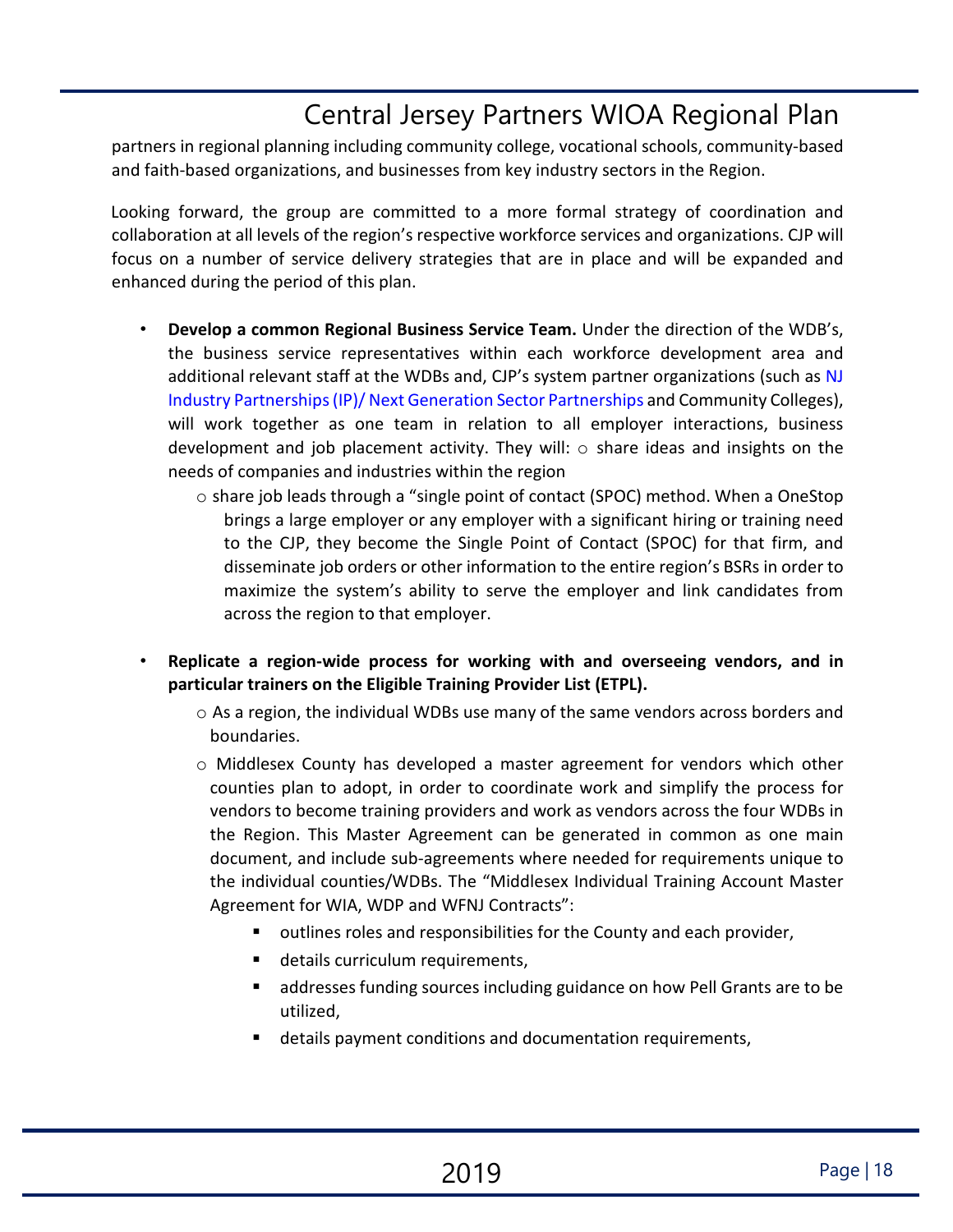- provides guidance on monitoring and program/fiscal auditing requirements, and
- includes a copy of each trainer's curriculum and other required training program materials as evidence of the commitment to provide the training.
- **Consolidating monitoring of providers on the ETPL list**. The WDBs share a large number of training providers in common, and currently each monitors them through their own internal processes. By building a monitoring team, similar to the Regional business service team, the CJP will develop a shared monitoring calendar and list of those trainers held in common across multiple WDBs. One monitoring visit can be conducted during a monitoring period with these entities, and the information and monitoring report shared across the Region. CJP proposes in the future to coordinate all monitoring staff activities to create a unified reporting system and better focus on expanding monitoring efforts and visits. This will save significant staff time and effort.
- **Credentials:** Building on the State list of Industry Recognized Credentials, the region will work with employers and IPs to identify a sub-list of trainings and credentials that are of highest demand and priority within the region and work to guide customers toward those trainings.
- **Build stronger partnerships with economic development entities in the region**. The Region's WDBs have varying levels of interaction with their county and other economic development entities, so will work together to enhance these. See Section VII for more on Economic Development partnerships
- In collaboration with employers, Community Colleges, and vocational schools, develop a menu of career pathways common within and across the Region.
- **Professional development for Workforce Staff**. CJP plans to utilize the GSETA Institute to train staff. Using this service will ensure staff throughout the state receive the same training in similar roles of case management, career guidance, and business services at regional education partners, Employment Services, community colleges and other WIOA system partners and collaborating institutions. As with BSR and monitoring collaboration, CJP will engage all staff in common functions together for best practice development and shared learning. The CJP will bring the various common role/function groups together regularly through annual conferences and/or training workshops to share insights and learn together.

Our approach to staff development will include an individual assessment of each staff member's needs. Training will include technical, job specific modules. The region will focus on Professional Skills Development including: Assessment, Career Counseling, Career Pathways, and Job Development. In addition,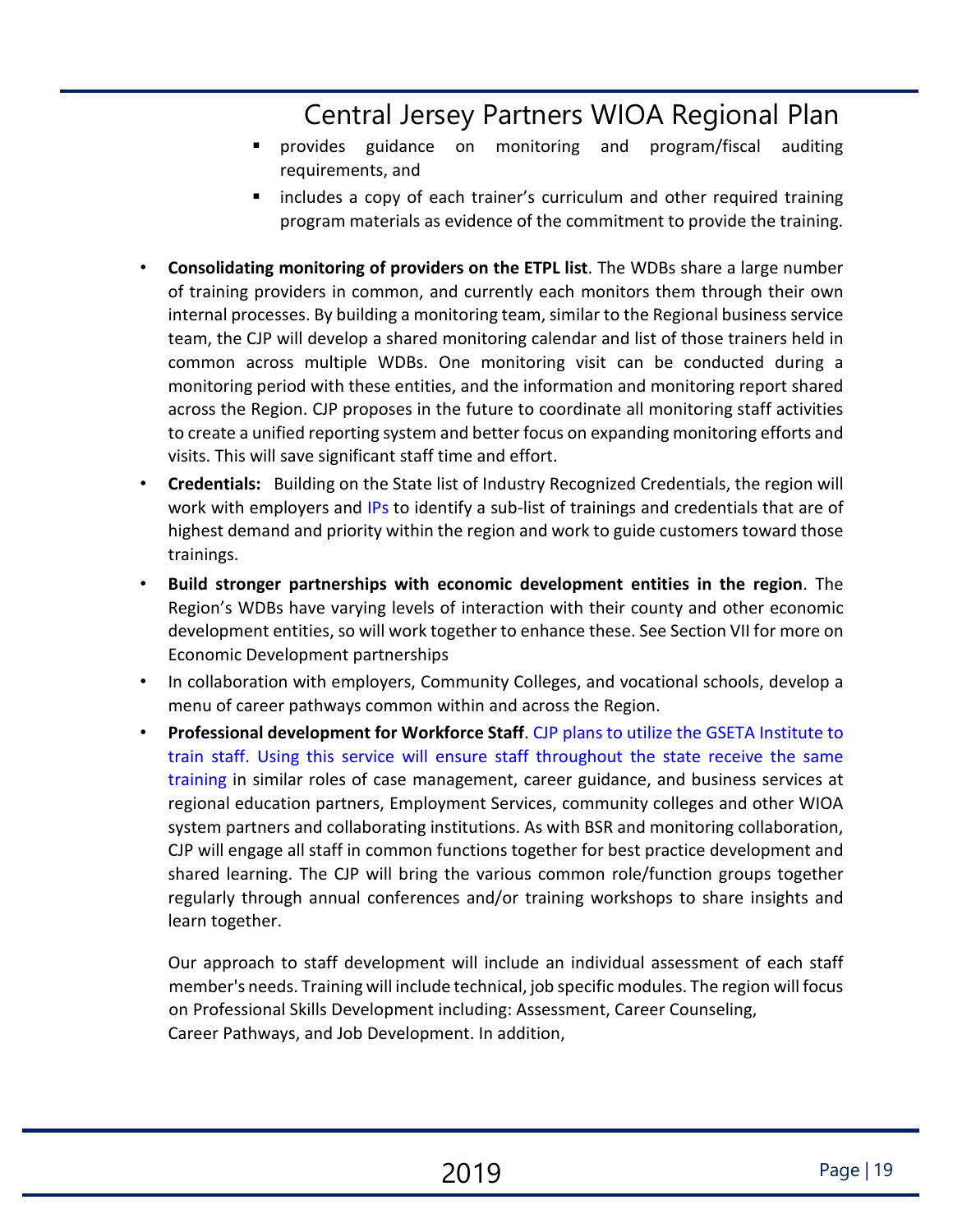- o Training for Staff will include a comprehensive list of topics such as:
	- 1. Customer Service skills
	- 2. Time Management skills
	- 3. Effective and Efficient note taking
	- 4. Cultural Diversity training
	- 5. Computer skills
	- 6. Staff to become more knowledgeable of local resources, training services and opportunities, and grants available for training (other than NGO WIOA)
	- 7. Resource opportunities of services in the community

A subcommittee has been established and will develop specific shared strategies to serve Out of School Youth. A Youth Planning Conference that includes key regional partners may be an outcome of that committee. The overall strategy is to meet the WIOA requirement of 75% Out of School Youth by increasing resources that provide High School Equivalency, Paid Work Experience, apprenticeships and internships. Increased outreach in building community and business partnerships will be a focus. The long-term goal will be continuous improvement of youth programming.

*(ii) What service strategies will be used to address regional workforce needs, such as education, training, work-based learning, employment, and job matching?* 

Strategies for training and employment services include some efforts noted above including coordinating business service representatives and sharing and coordinating work and oversight of area eligible training providers. Additional plans with regard to education, training (classroom and work-based), employment and job matching include:

- Build a Regional incumbent worker training strategy based on forthcoming guidance from the State Employment and Training Commission and Department of Labor and Workforce Development.
- Develop common strategies for business outreach and identification of potential business customers from among the Region's businesses. CJP's WDBs will together target sectors based on a priority of business needs and available funds as determined through data analysis, surveys and business forums.
- Use common business outreach materials to present to companies and industry entities. The Regional Business Services Team will prepare a common packet of information for business customers outlining CJP's services and be prepared to distribute these materials to firms that any WDB or other partner identifies. In particular, firms that have multiple sites or a presence throughout the region will be introduced and come to know the wider Region, CJP, as well as the individual WDB that may make a first contact or with which they may already be familiar.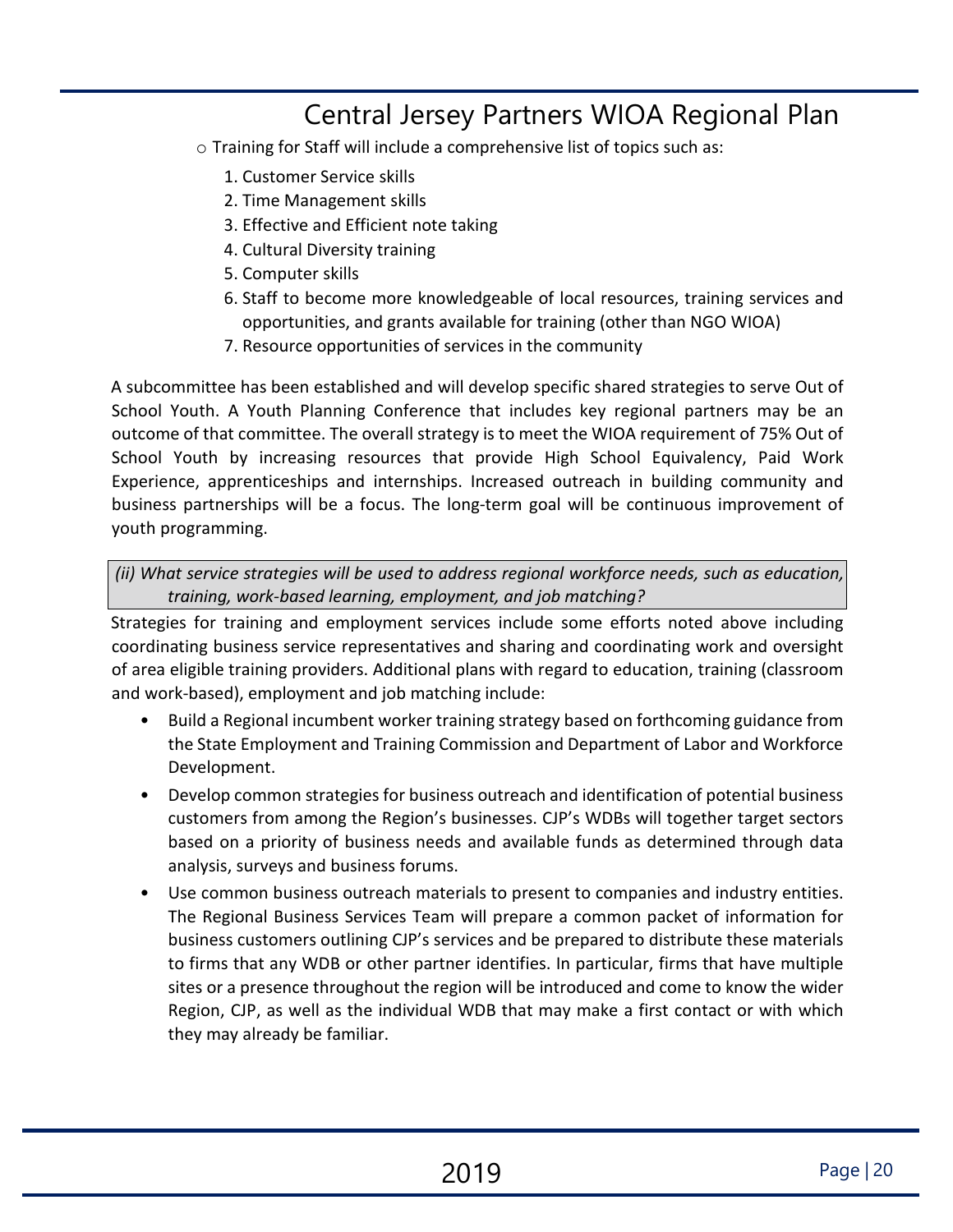- The region will develop a Regional standard for delivery of On the Job Training (OJT). The Region will design an OJT framework that will be approved by each County, then marketed to businesses across the Region.
- The Region will work to consider setting a minimum education/skill level for training and working to prepare workers with Adult Basic Education (ABE), English as a Second Language (ESL) and other services to reach that level through pre-training or contextualized Bridge programming to reach that level.
- See also several training related items in the sub-section above, with regard to industry valued credentials, sharing monitoring of trainers, etc.
- Work-based learning options will be explored, including OJT, Apprenticeships, and Incumbent Worker Training.
- The Region will develop a strategy to improve access and success in training among the "hardest to serve" populations with significant barriers to success. A committee will be convened to lead this effort to deliver on the region's commitment to provide quality services.
- CJP is committed to expanding out of school youth programs that provide paid internships to youth. To implement this, the WDBs are building relationships with a number of businesses across all sectors but more specifically entry level occupations in health care, advanced manufacturing, technology transportation/ logistics/distribution, and retail/hospitality/tourism. Some of the planned training and internships will be in the following:
	- o Customer service
	- o Administrative support
	- o Food Service/ServSafe

**Essential skills** are a critical need in all training, and weaving these skills into all curriculum is a goal of the CJP.

CJP supports delivering contextualized essential skills along with the academic and job skills being taught in the curricula. A few examples of early work on this:

- Monmouth County: Has begun work on blending the essential skills into curricula. All vendors are now building in job search skills and soft skills modules into their training curricula, particularly with some of the Community College's Healthcare programs such as Certified Home Health Aide (CHHA) and Certified Nursing Assistant (CNA), and Administrative programs such as Business Office Support Specialist (BOSS).
- Middlesex County: Their Master Agreement for ITAs, which can serve as a model for the entire Region, and potentially statewide, includes a requirement that all training programs deliver at least 20-hours of work readiness essential skills within the curricula of each trainer and training. It can be delivered up front, but preferably is woven within the courses.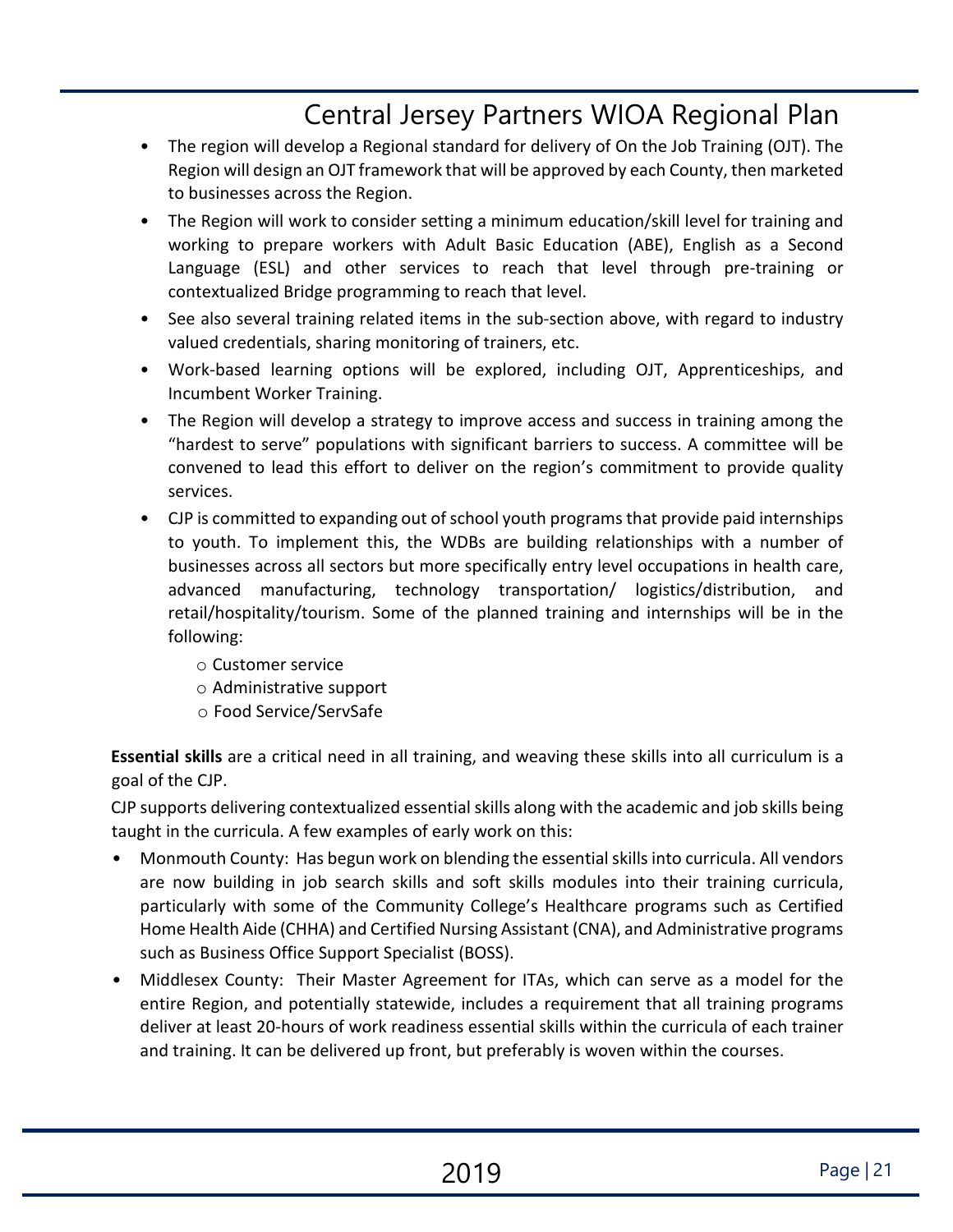The Region is committed to engaging employers across industries to understand their needs in relation to essential skills, and as part of employers' vetting of curricula, to help CJP develop a Work Readiness Credential that will be accepted and acknowledged by employers throughout the Region.

*(iii) How did the planning region arrive at these strategies? What is the rationale for regional coordination on these service delivery strategies?* 

The Region's WDB partners meet on a monthly basis at the Monmouth County WDB. The Board representatives of the Central Jersey Partners (CJP) attend. The present agenda is directed to the development of the regional plan, which includes the development of strategies for services to businesses and job seekers over the next 6 to 9 months. As the strategies are implemented and operationalized, the designated sub-committees will have specific goals and tasks. Broader socializing of the best practices that will emerge from the partnership could be showcased through regional forums and symposiums with all regional partners.

Additional partners such as community colleges and other system partners join these meetings at least quarterly. The CJP has begun a process through these meetings, to identify best practices from outside sources, models underway in one county that can be replicated by others, and group dialogue to come up with new promising models for service delivery.

The CJP has formed several sub-committees on several of the training topics outlined above including the consolidated monitoring, minimum education level for training and on business services.

Business Service Representatives from across the One-Stops in the region will meet quarterly as part of the ongoing training and sharing among functional groups outlined above.

The community colleges meet quarterly among themselves as well as part of the statewide "New Jersey Community Colleges Workforce Consortium." Leadership of the CJP and the consortium interface regularly to share agendas, discussion topics and insights gleaned from the separate meetings and between-meeting interactions of both groups in order to build common themes and strategies across these partnerships.

In addition to other processes, each Region met for a full-day session with a consultant firm during July 2016 for a facilitated discussion of the topics of this Plan and used that time to build on prior dialogues, formalize key recommendations and Plan elements and strategize for future implementation of various components of the Regional Plans.

*(iv) What formal and informal cooperative procedures will the core partners and other required partners establish to align services and coordinate delivery?*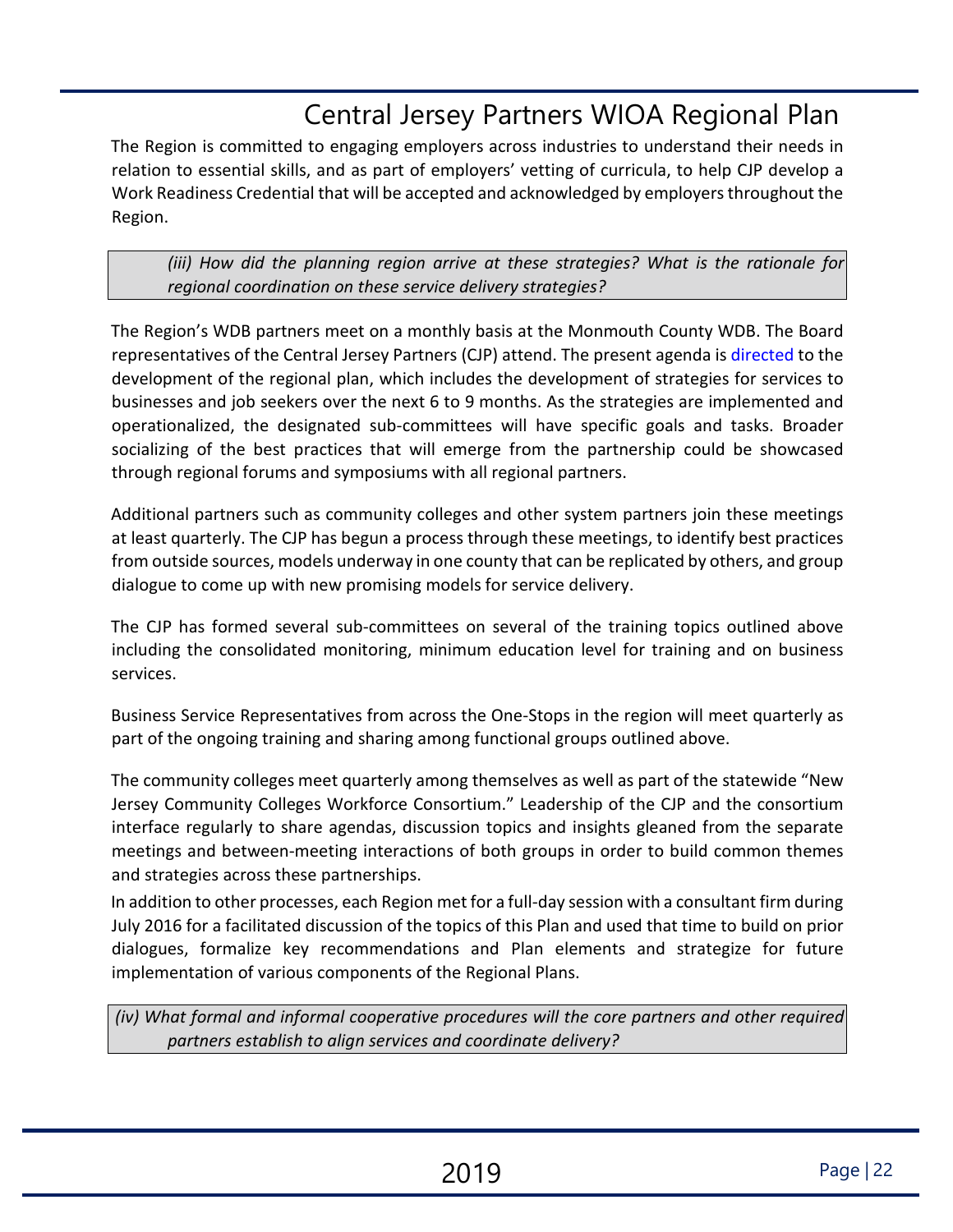Some common collaborative efforts among the CJP members and in collaboration with outside partners in the public workforce system include:

- Development of common forms and processes for service delivery. In addition to the "master agreement" and vendor monitoring processes, the group is considering development of common Intake, Eligibility and Assessment forms and assessment procedures (including use of common assessment instruments and tests) across the region to facilitate smoother transition of customers from one One-Stop to another across Regions.
- Each partner will bring to the table an active Employers list that is used for Job Fairs, Positive Recruitments, upcoming events. CJP held the first Regional Technology and Healthcare Career Fair. It was held at Bell Works in Holmdel, NJ on May 8, 2018. There were 43 registered employers and 439 attendees. More industry specific career fairs will be held in the future.
- The CJP will work to identify all partners in common among the WDBs and those partners of one WDB that have a regional footprint or that can be a value to the other CJP members.
- Collaborations with the educational community on the development of programs of study and curricula to meet regional business needs.
- Collaborations with regional community organizations to identify and leverage supports for job seeker customers.
- Collaborations with regional business organizations to target business development.

Future collaboration ideas not in place but anticipated or planned include:

- Continuing the current WDB regional planning meetings
- Starting regional Board Meetings
- Starting regional contracts/monitoring meetings
- Establishing a regional marketing committee
- Establishing a regional procurement process

### <span id="page-22-0"></span>IV. Sector Initiatives: High Quality Employer-Driven Partnerships-Update as appropriate for 2019 Modification

Key work on sector-driven and high-quality employer partnerships are led by the CJP and the individual WDBs with support from the State's Industry Partnerships/ Next Generation Sector Partnerships Some key efforts are described below, followed by the specific initiatives and relationships underway within this Region.

### *Industry Partnerships(IP) /Next Generation Sector Partnerships*

The state's nine industry-focused Talent Industries is business led connecting jobseekers, employers, educational institutions and workforce programs and providing key intelligence on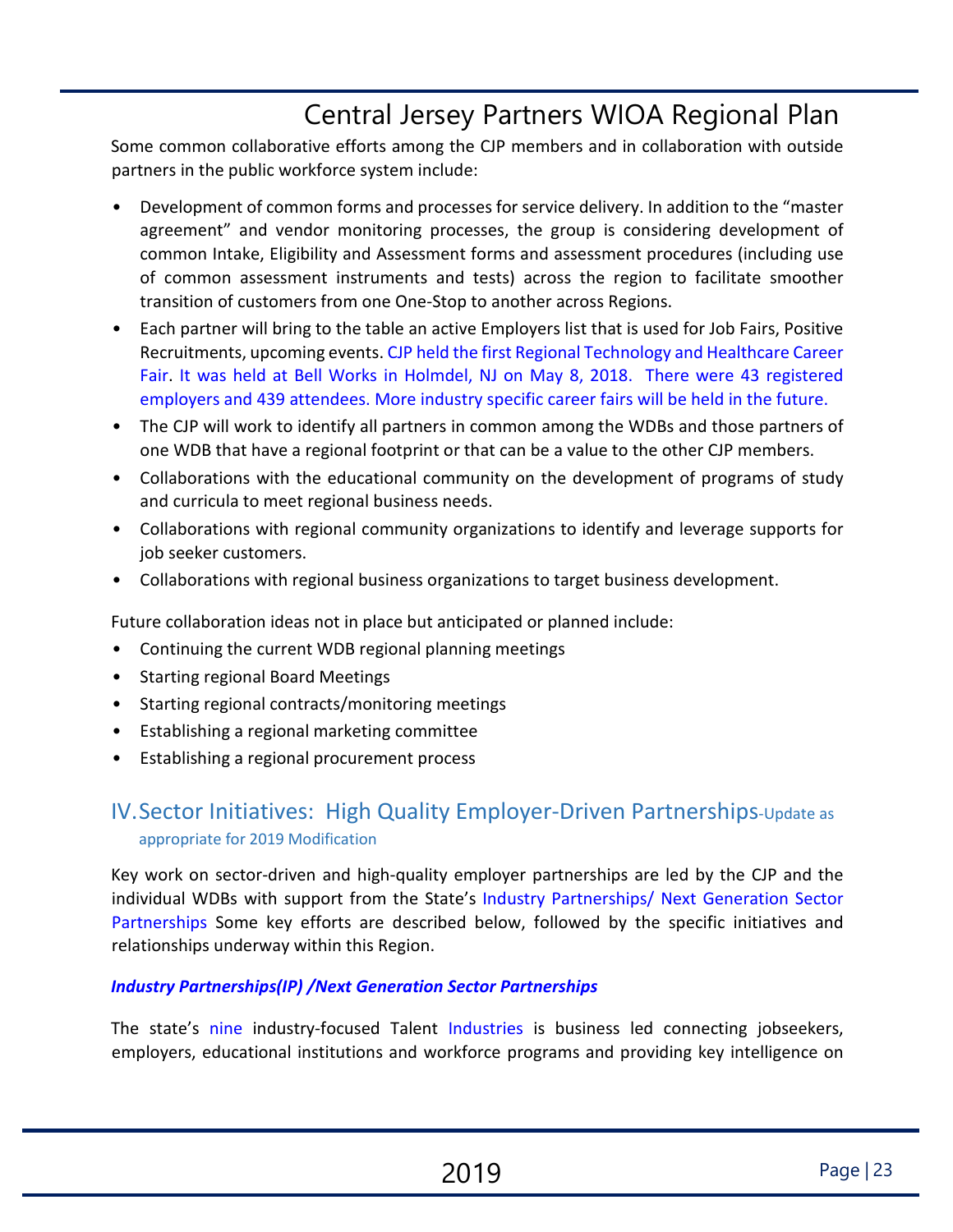the workforce needs of the state's key industries. The goal is to help individual businesses thrive and encourage foundational support for industry collaboration. This is a new opportunity is still a work in progress to identify problems best solved collaboratively.

The Industry Partnerships (Next Generation Sector Partnerships) are focused on:

- 1. Development of High-Quality Employer-Driven Partnerships: Each Industry Partnership will work intensively with employers, local Workforce Development Boards, educational institutions and other stakeholders to develop Next Generation Sector Partnerships. The Industry Partnerships will engage businesses to identify industry workforce needs, assemble workforce and education stakeholders to assess capacity and facilitate the development of a workforce plan for the industry for the specific area.
- **(A) Describe the development and implementation of sector initiatives for in-demand industry sectors or occupations for the planning region. Regions should consider the following questions when responding to this requirement:**

*(i) What industry sectors and occupations have been prioritized and why?*

New Jersey's efforts are focused on nine key sectors that form the foundation of the state's economy:

- Advanced Manufacturing
- Biopharmaceutical and Life Sciences
- Construction, Utilities & Energy
- Health Care
- Financial Services
- Transportation, Logistics & Distribution
- Technology
- Leisure, Hospitality
- Retail Trade

As noted above, workforce development efforts in each industry are centered in the existing Industry Partnerships (IP), grantee organizations that focus statewide effort on developing industry intelligence and high quality employer partnerships within each industry. The Central Region workforce boards work independently and together in conjunction with the Industry Partnerships in a number of ways outlined below.

An important note to understand about the region and its employment and industry focus is that, due to 1) the Region's proximity to major metropolitan areas and 2) a lack of sufficient higher paying jobs at a level many residents need to afford housing within the Region, Central New Jersey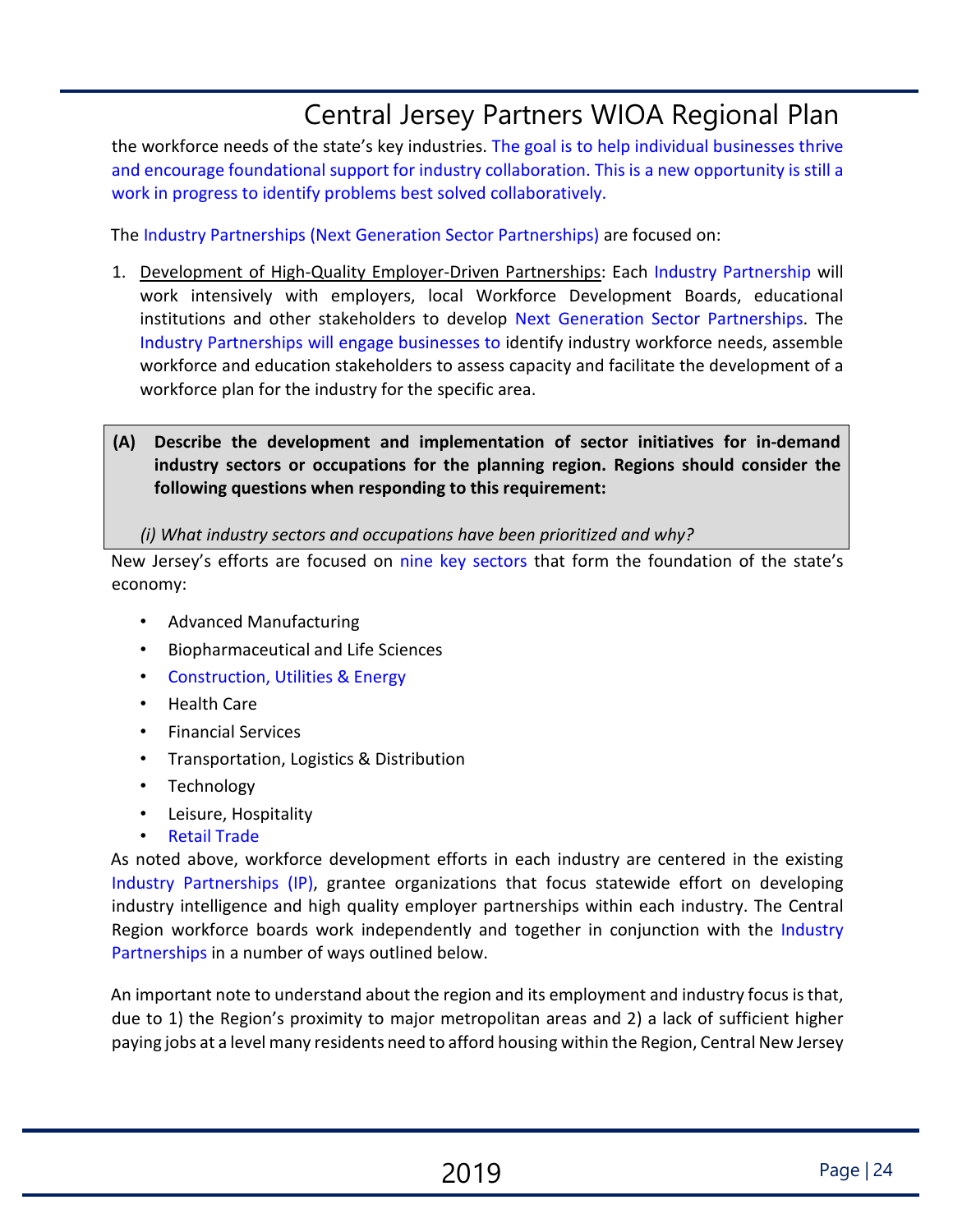can be considered a commuter region. When CJP and our partners think about the economy, training, occupational and employment picture, we do not think of just our Region, but focus on the entire State of New Jersey and surrounding metropolitan areas in New York and Pennsylvania. As noted in some of the details below, up to half of the residents of some communities do not work in the community, but rather travel to New York, Philadelphia, or even other cities in New Jersey. As a result, often a key sector is not based solely on the businesses in the Region, but those in surrounding Regions and surrounding metropolitan areas, as well as the skills and interests of workers within the region who may and do commute outside the region for work.

CJP will generate labor market information regarding commuting patterns and the jobs to which Central New Jersey residents commute. This data can help CJP better understand the dynamics and guide both worker preparation and economic development efforts:

- CJP must work closely with economic development entities to retain, grow, and attract business to the Region, with an aim to industries in which residents have skills and experience.
- CJP and regional partners must focus further training for people in this Region to prepare them for the jobs available in other surrounding areas. Until business attraction can result in workers being able to stay within their communities, it is critical to secure good workforce intelligence regarding employment opportunities in surrounding areas and build training that is responsive to those needs.

Given these considerations, the Central Region is prioritizing the following industries, based in large part on the real experience of the CJP members and the data presented above in Section II. For industries and occupations within each of the following sectors please refer to the data outlined in Section II above. The Section II data were developed through close analysis of Labor Market Information data. In particular, the number of jobs and earnings per employee for key occupations within each industry were analyzed based on factors such as occupations, short-term and long-term growth.

### **ADVANCED MANUFACTURING:**

Central New Jersey has a significant Biopharma industry in some areas, a field that crosses between the advanced manufacturing and life sciences industries. CJP will continue to focus training effort on key occupation sin this industry, as well as the wider advanced manufacturing field. The Region is home to many small manufacturers, but few of the major multinational businesses or major factories or plants.

### **HEALTHCARE:**

Healthcare is a primary industry throughout the region with a number of existing workforce partnerships on training and education that are outlined in the following sub-section.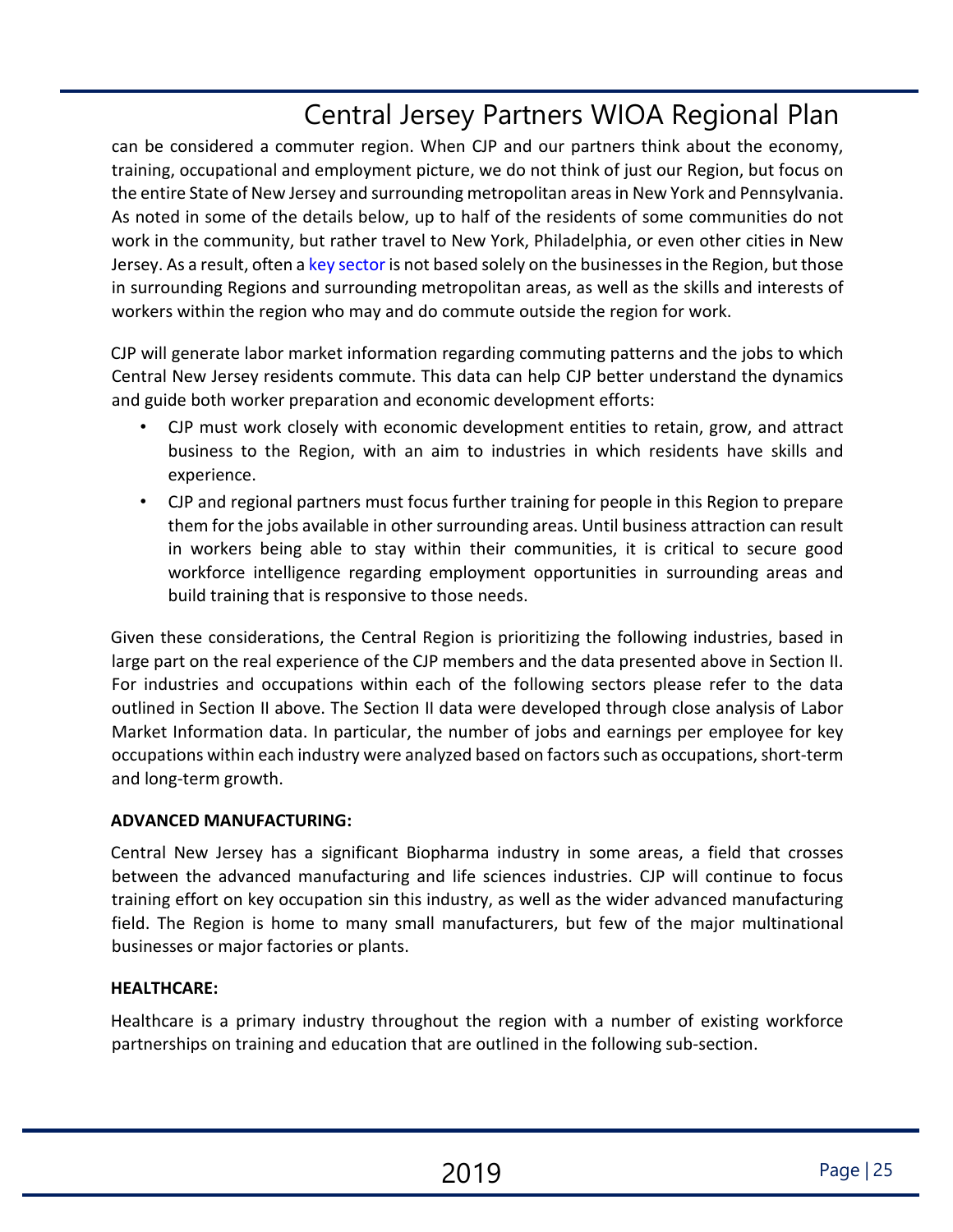#### **FINANCE:**

The Finance industry is a large force within the Region. Many residents work in the industry but work for employers outside the region. CJP seeks to identify methods to keep these people working within the Region.

#### **TRANSPORTATION/LOGISTICS/DISTRIBUTION (TLD):**

Transportation is a focus area for CJP. To help advance transportation-related issues, the region is collaborating with the IP in its efforts to serve the TLD industry across the state. Some statewide activities of this IP include:

- Organizing and hosting a one-day TLD Industry Summit to gather and share information on the needs, challenges, opportunities and trends in TLD.
- Crafting an Annual State of the TLD Industry report, Industry Partnership Plans outlining future potential activities, and an Industry Summit Action Report.

#### **TECHNOLOGY:**

The Region will focus on Technology as a key industry sector. CJP is home to some major technology employers and an active IT sector, along with firms in other industries that hire significant quantities of IT workers. Because IT functions are ubiquitous across all industries, worker preparation in IT is a major priority for the region. There are many high growth companies in the region which operate in the IT space. These companies also drive the economy by attracting support services and businesses. CJP will focus efforts to capitalize on future opportunities within this sector.

#### **RETAIL/HOSPITALITY/TOURISM:**

This industry is a major focus in Ocean and Monmouth Counties, the areas of the region near the Atlantic shore. Much of the economy in this industry is seasonal, a "summer economy" of tourism and hospitality jobs and the many related occupations that are driven by the increase in population during the summer months. Throughout the year, retail is the major industry sector throughout the Region.

*(ii) What strategies will be implemented to ensure that corresponding industry-recognized credentials will be delivered within these sectors?* 

*What is the capacity of existing education and training providers to offer these credentials?* 

Within the Region, the CJP is leveraging the business partnership process to build a number of high quality employer partnerships in various industries, with the NJ DOL Industry Partnerships. Building on the State Industry Valued Credential list in development, the region is working to identify a sub-list of priority credentials that are most lucrative and valued by employers in the region and surrounding communities to which residents can and do commute.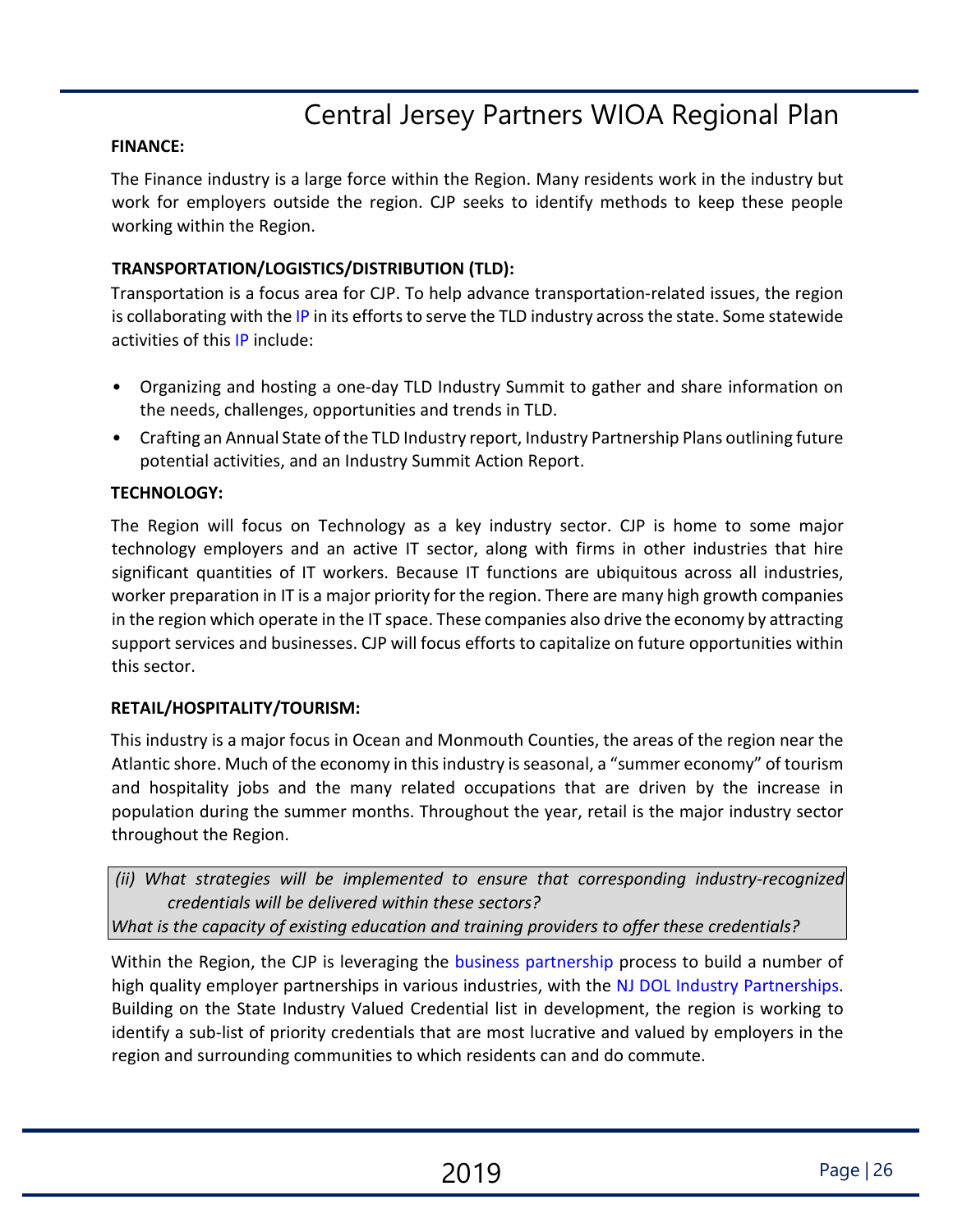Middlesex, Monmouth and Ocean Counties held a vendor meeting of eligible training providers, and explained the new expectation related to providing industry-valued credentials in line with the State priority list. CJP staff encouraged the trainers to work to ensure that training curricula and credentials are valued by industry and to be prepared to justify the industry demand and value of credentials for which they train, as this will impact their ability to have training be funded. The Region's WDBs are planning to work toward a goal of 80% of training funds leading to the successful acquisition of credentials by trainees/participants. Middlesex County has already adopted a policy to only fund I.T.As that lead to a recognized credential. In the CJP Master Agreement used with trainers, the WDBs require that placements of workers be training-related. Some employers are focused on essential skills and not as concerned about specific credentials for which they believe they can provide training once an individual is hired.

### **Capacity of existing education and training providers to offer key sector credentials:**

All training providers are generally delivering training that is responsive to economic conditions, but as noted above, CJP is working to ensure that trainings lead directly to an industry-valued credential.

CJP will continue to work with colleges and employers to cross-walk actual needs of employers with the curricula currently available, and support improvements and customization of curricula to meet industry needs.

Essential skills are a critical need in all training, and weaving essential skills into all curriculum is a goal of the CJP, as noted above in Section III. The Region is committed to engaging employers across industries to understand their needs in relation to essential skills, and as part of employers' vetting of curricula, to help CJP develop a Work Readiness Credential that will be accepted and acknowledged by employers throughout the Region.

### *(iii) What sector strategies will be implemented and/or scaled throughout the region?*

As noted above, sector strategies will be implemented throughout the region and led by the WDB's.

### **ADVANCED MANUFACTURING:**

Ocean and Brookdale Community Colleges are delivering a welding training in conjunction with the vocational schools. This is one of the first such collaborations between the colleges and these separate vocational training institutions. The classes in both areas have so far accomplished 100% job placement. This is groundbreaking that the colleges and the vocational schools are working together in such a collaboration, bringing together the WDBs and employers into a fully-formed sector initiative. The other counties/WDBs are anxious to become involved and work to replicate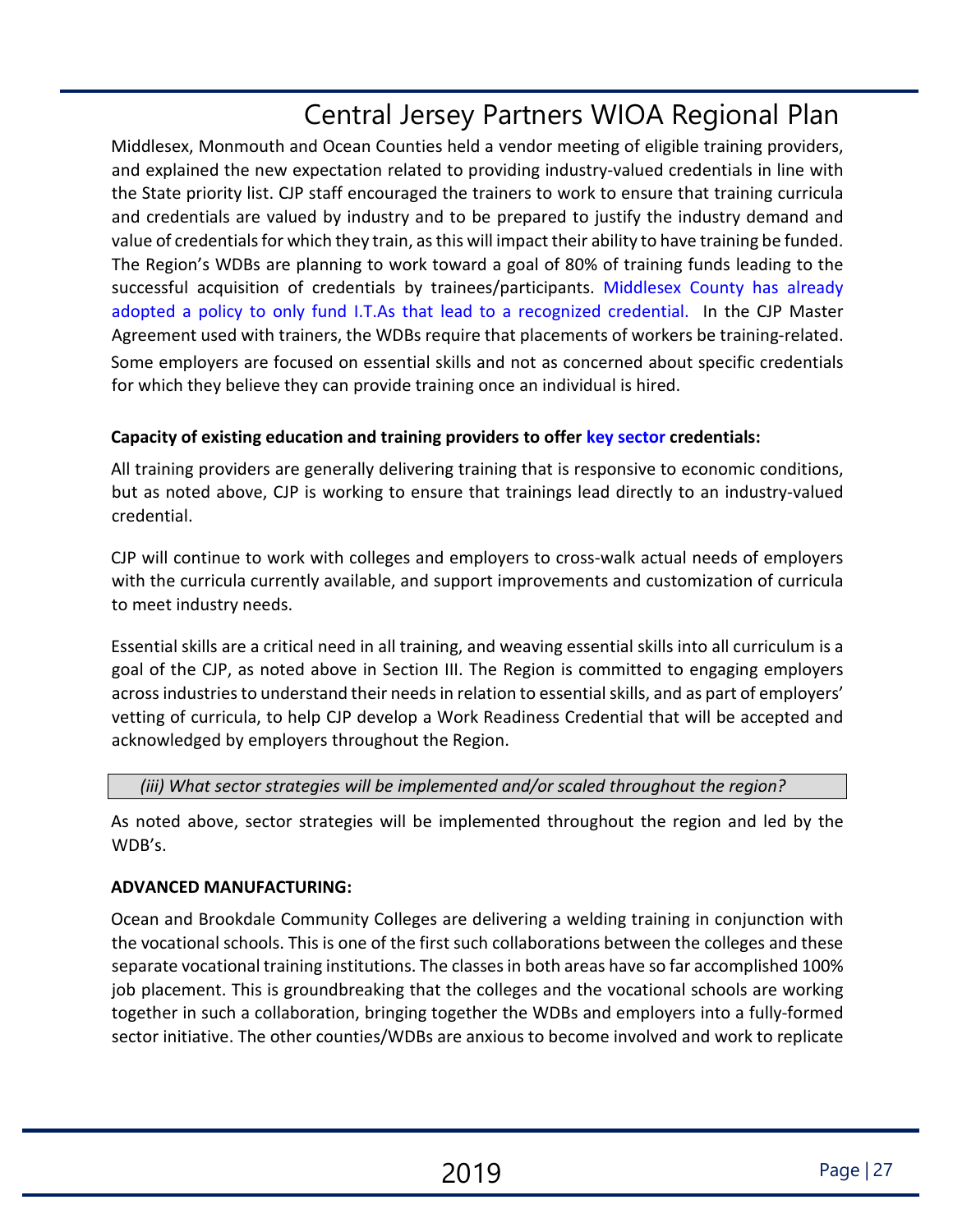this, and the colleges are interested in identifying other occupations/credentials where this collaboration can also be replicated.

#### **HEALTH CARE**

Healthcare is a primary industry in the region and is the primary industry with a number of developed sector-driven efforts in place.

### **RETAIL, HOSPITALITY & TOURISM**

This industry is a major focus in Ocean and Monmouth Counties, the areas of the region near the Atlantic shore. These entities have interacted more with the Retail/Hospitality/Tourism IPs. The Central Region will work to collaborate with employers, will also share ideas, structures and systems in order to facilitate smooth collaborations and interactions with the WDBs and Regions.

In relation to the "summer economy" challenge outlined above, CJP's coastal Counties (Monmouth and Ocean) have an innovative solution that it is beginning to develop with the industry's IP, and to discuss and begin to test with employers. This solution is to identify pairs or cohorts of businesses that, respectively, have summer spikes in employment and others that have fall or winter spikes, and build methods to share workers, simplify or regularize their hiring processes, and bridge gaps between the seasons efficiently. Collaborative groupings can be made based on the transferability of skills from employer to employer within the sector. One example could be food service that could transfer skills from one establishment to another based on seasonal closing. Another example at the lower level of occupations might be a group of retail establishments along a shore community, and other major retailers that increase need for sales associates during the holiday season. Individuals, on their own efforts, are able to piece together several seasonal jobs into something approaching a year-long livelihood, but these efforts are hindered by the fact that each employer has a brand new hiring process each year and workers can only occasionally be certain of what job will be "waiting" for them when the next season comes. Instead, CJP envisions innovative business relationships where a worker can work uninterrupted from seasonal/summer at one firm to holiday-season at other firms, with methods to bridge the gaps in between the peak seasons of each. CJP knows that access to better realtime, hyper-local labor market data and surveys of regional employers, as well as on-the-ground relationship building, will be necessary to develop responsive strategies, but are committed to the effort in order to resolve one of the largest economic challenges faced by the region.

### **TECHNOLOGY:**

The Region will focus on Technology as a key industry sector. CJP is home to some major technology employers and an active IT sector, along with firms in other industries that hire significant quantities of IT workers. Because IT functions are ubiquitous across all industries, worker preparation in IT is a major priority for the region. There are many high growth companies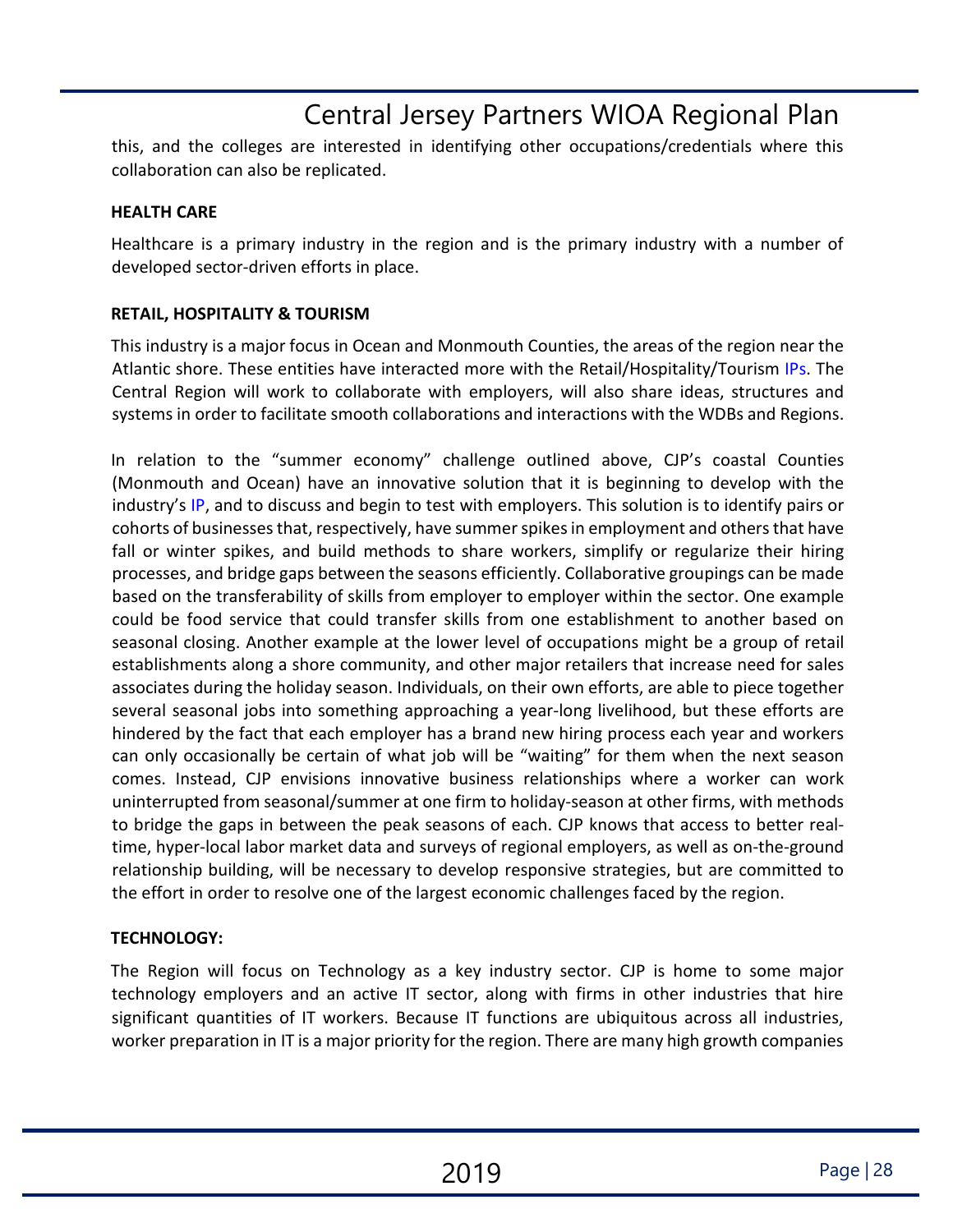in the region which operate in the IT space. These companies also drive the economy by attracting support services and businesses. CJP will focus efforts to capitalize on future opportunities within this sector.

*(iv) How are core partners and non-core partners involved in supporting or scaling these sector strategies?* 

See prior sub-sections and Section III for collaborations with community colleges on sector efforts.

*(v) How will New Jersey's Industry Partnerships/* Next Generation Sector Partnerships *be engaged in regional strategies to support target sectors?* 

### **Industry Partnerships/ Next Generation Sector Partnerships:**

As outlined in *New* Jersey *Labor Department's Model for Sector Partnerships*, New Jersey will use the High Quality Partnership framework as the pre-requisite criteria for determining workforce education and training collaborations and investments. The State will build and expand on high quality industry partnerships by refocusing and re-aligning key partners and building bridges to strengthen NJ industries.

To keep pace with the rapidly changing, knowledge-driven, global economy, New Jersey is investing in the development of a skilled workforce that will drive the growth of the state's key industries. New Jersey is also making investments that will help ensure that all individuals have the skills, abilities and connections to find a job and a career. To meet these interconnected goals, New Jersey is aligning its workforce investments to increase the number of individuals with an industry-valued post-secondary degree or credential through the development of high-quality employer-driven partnerships that provide career pathways for New Jersey students and job seekers.

The Industry Partnerships/ Next Generation Sector Partnerships are a foundational component of this effort. Each Industry Partnership will gather and disseminate intelligence about the workforce needs of employers, develop high quality employer-driven partnerships in three regions of the state, and support the state's efforts to provide rapid response services.

Strengthening Relationships with the Industry Partners

The Central Jersey Partners (CJP) are committed to partnering with the Industry Partnerships and to continuing to build mutually beneficial relationships with them.

CJP are always committed to sharing information relative to statewide or local Industry Partnership initiatives at all our regional meetings. From those discussions, CJP will develop regional programs that engage and leverage the expertise of the Industry Partnerships.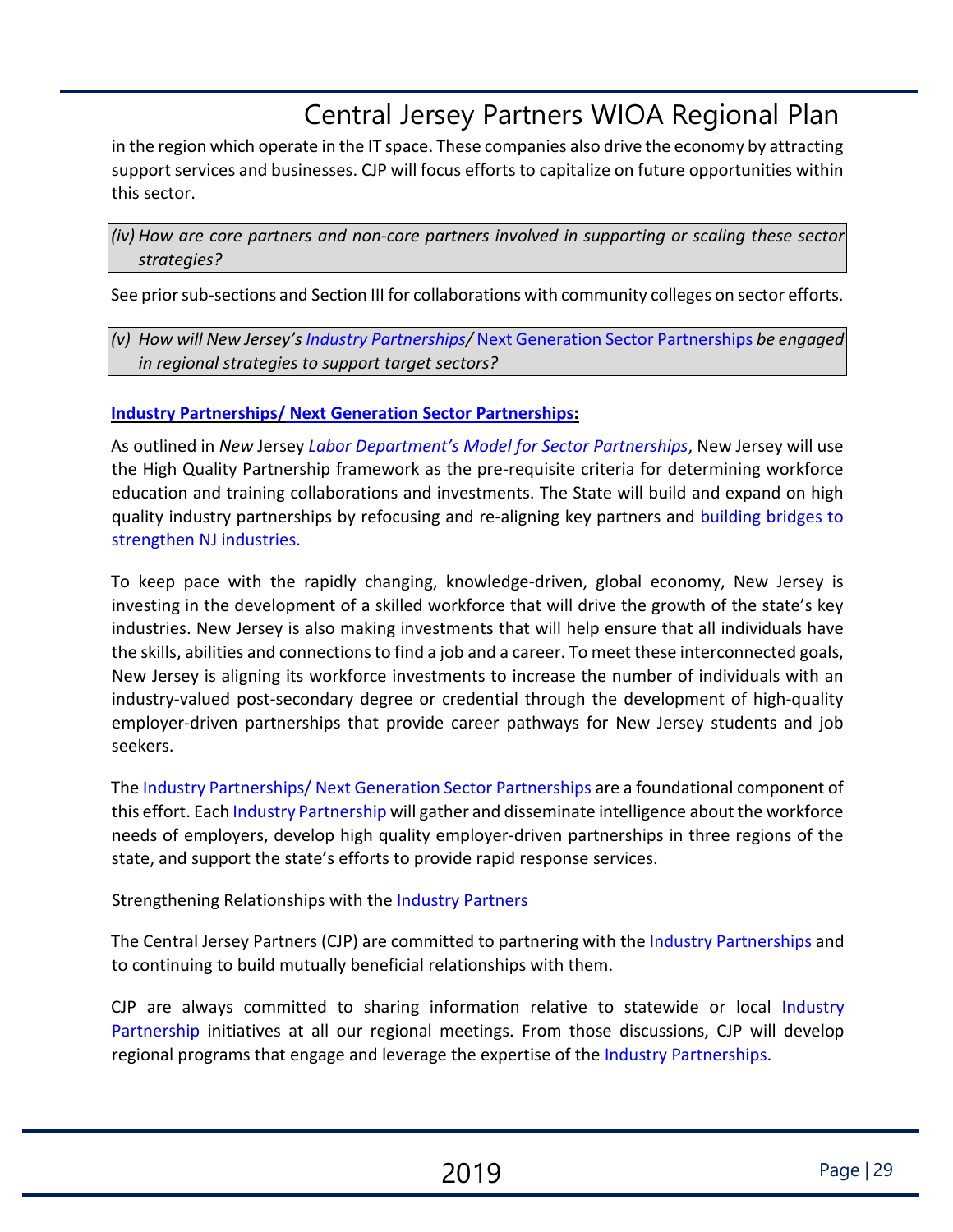We strongly believe that building relationships is a two-way street, requiring on-going commitment and communication.

Therefore, our current efforts to strengthen our relationships with the new Industry Partnerships Model include:

- All Central Jersey Partner members are ready to identify ways to strengthen the business partnerships through the Industry Partnership (IP) model.
- All Central Jersey Partners have attended meetings provided by NJ DOL as they relate to Industry Partnerships; to gain a better understanding of this new model.
- The local areas are looking forward to Industry Partnership Roundtables as a way to educate front-line staff on a local basis.
- When possible, CJP members are promoting Industry Partnership speakers for:
	- o Chamber of Commerce events
	- o Workforce Development Board meetings
	- o Staff Development
- CJP members are active on social media, including LinkedIn, to follow the Industry Partnerships' postings.

The Central Jersey Partners realize that the Industry Partnerships also engage in efforts to strengthen our relationships by:

- Building bridges between businesses and government; promoting business growth by using government resources.
- Having business leaders from similar sectors discuss their workforce needs and operational challenges moving forward.

Again, Central Jersey Partners are committed to building our relationships with the Industry Partnerships to support our efforts for both our job seekers and business partners.

### **Advanced Manufacturing:**

The industry continues to face an image problem rooted in decades-old perspectives of "old manufacturing" and finds insufficient numbers of people trained for these jobs and others. CJP will continue to help industry promote careers in the field.

### **Healthcare:**

This sector encompasses all of New Jersey with three regional sub-components. The IPs will continue to work with the WDBs and colleges statewide to conduct a review of labor market and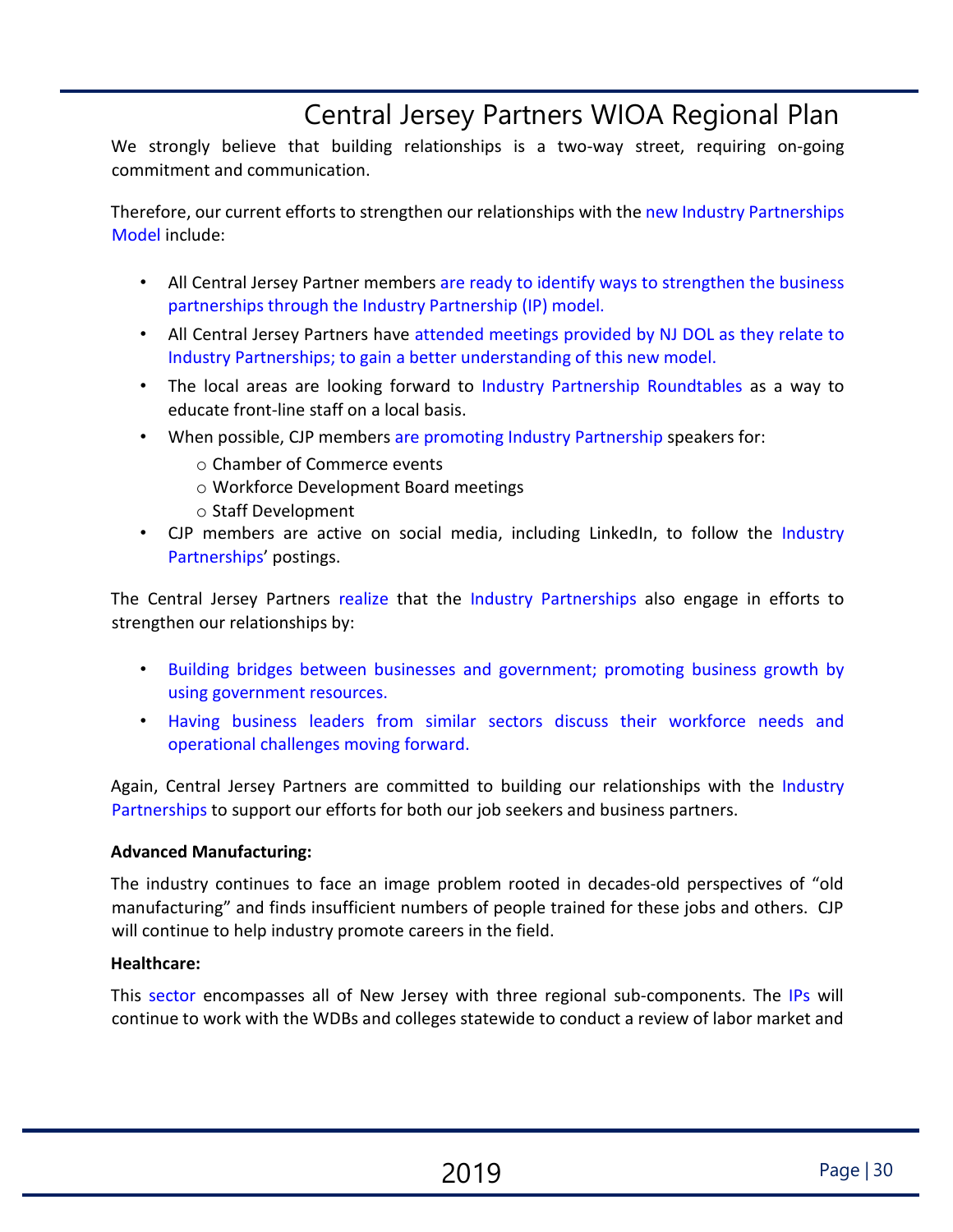training data, and is working to identify the gaps and what training is needed, with particular focus on entry- and lower-level occupations and the career pathways that can grow from them.

#### **Financial Services:**

With new and more intricate regulations facing the banking industry, there are needs for skills training for all workers to meet particular needs. Currently there are no clear or simple lists of the credentials needed in the industry. Every bank or CPA firm has its own needs. There are some similarities. For example, there is, in general, not as much an emphasis on hard skills, but on a combination of hard and soft skills. The IP and WDBs will work with employer partners to gain access, confidentially, to their internal training tools, such that the system can neutrally compare and draw out the common elements of both hard-skills and essential-skills that all demand. This will allow the public system to build worker preparation and training that can best prepare candidates for opportunities in general, which should be a true benefit to the industry.

#### **Retail, Hospitality, Tourism:**

This industry is a major focus in Ocean and Monmouth Counties, the areas of the region near the Atlantic shore. Much of the economy in this industry is seasonal, a "summer economy" of tourism and hospitality jobs and the many related occupations that are driven by the increase in population during the summer months. Throughout the year, retail is the major industry sector throughout the Region.

#### **Technology:**

This sector is unique as it cuts across industries with a focus on IT occupations that are common in all industries. With increase in cloud computing, increasing cyber-security demands, and mobile applications being the norm, skills must update regularly and even individuals trained a few years ago may lack critical skills. The IP and CJP can work with employers to codify the credentials they need, and train workers to those credentials.

#### **Transportation/Logistics/Distribution:**

The Region is looking forward to collaborating with the IP in its efforts to serve the TLD industry in New Jersey. Some statewide activities of this include:

- Organizing and hosting a one-day TLD Industry Summit to gather and share information on the needs, challenges, opportunities and trends in TLD.
- Crafting an Annual State of the TLD Industry report and an Industry Summit Action Report.

*(vi) What other public-private partnerships exist in the region that could support sector strategies and what is their role in planning?* 

*Partnership with public libraries:* Middlesex WDB works closely with their libraries. Every year, the WDB sends to the librarians a request for workshops they would like offered that the region's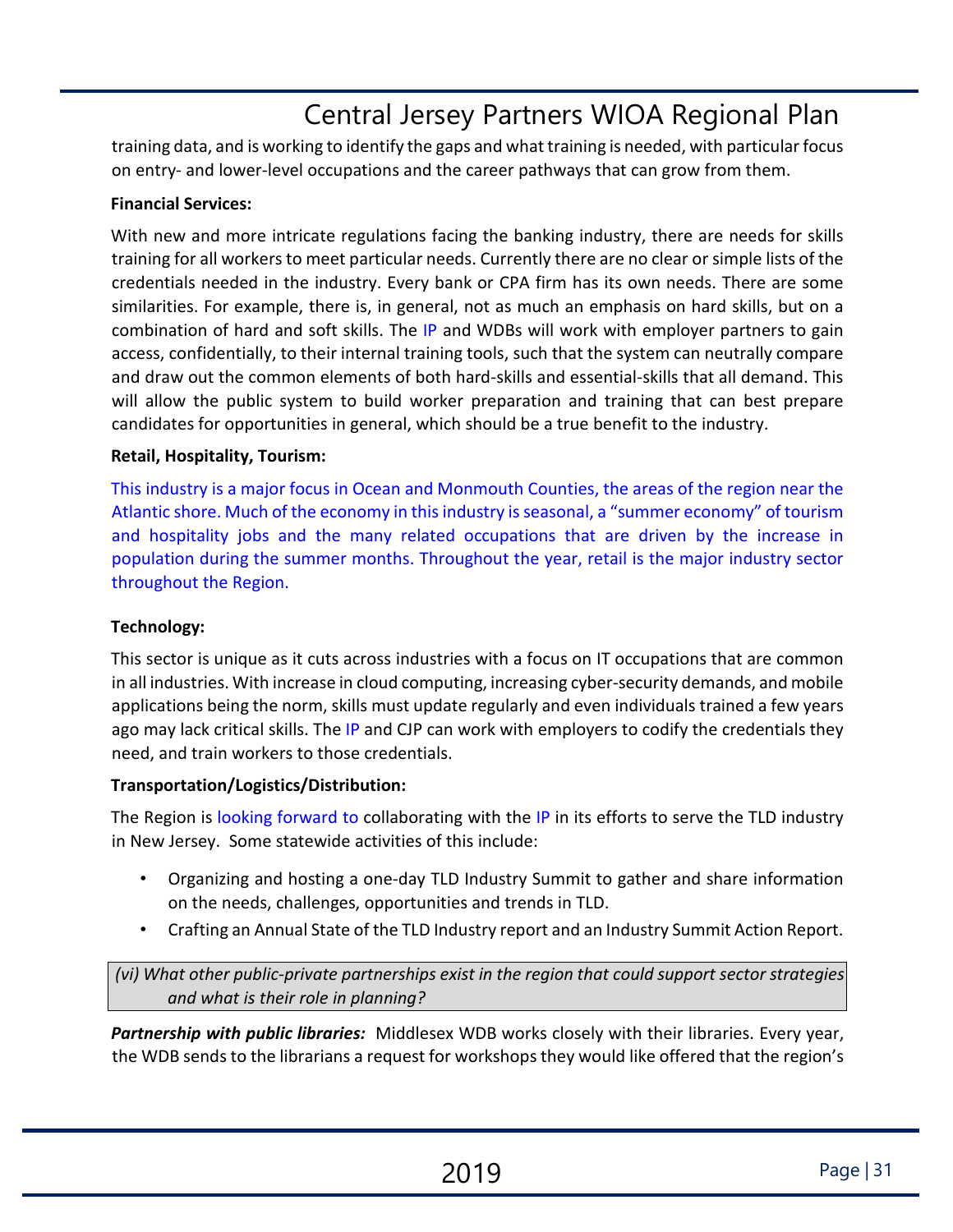system can offer. The WDB provides a menu of available trainings from which they can choose, as well as works to develop additional ones that are desired. This helps drive services outside the One-Stops to other community locations where workers, particularly unemployed workers frequent and has begun to serve as a solid outreach method as well as a value to the communities.

### <span id="page-31-0"></span>V. Administrative Cost Arrangements, Including Pooling of Funds-Update as appropriate for 2019 Modification

- **(A) Describe the coordination of administrative cost arrangements, including the pooling of funds for administrative costs, as appropriate. Regions should consider the following questions when responding to this requirement**
- *(i) What administrative cost arrangements have been agreed upon by all members of the planning region?*

It is not a requirement to pool any funds for administrative costs, nor coordinate any cost arrangements. The Region is in the process of exploring shared funding moving forward, should any needs arise.

*(ii) How will these administrative cost arrangements support regional workforce development objectives?* 

As CJP works to better link and align workforce strategies with economic development, educational institutions, and business, we will be mindful of the options to combine funding for joint efforts. If pooling administrative costs or coordinating funds among the region becomes a critical piece in the future to better accomplish its objectives, the CJP would develop arrangements to do so.

*(iii) What process was used between regional partners to reach agreement on cost sharing arrangements?* 

An administrative cost arrangement was not yet necessary for the region through discussion and reaching a consensus that the region would explore the options if the needs of the region evolved.

### <span id="page-31-1"></span>VI.Coordination of Transportation and Other Supportive Services- Update as appropriate for 2019 Modification

Supportive services for adults and dislocated workers include services such as transportation, child care, dependent care, housing, and needs-related payments that are necessary to enable an individual to participate in activities authorized under WIOA. Local WDBs, in consultation with the one-stop partners and other community service providers, assessed these services regionally to ensure resource and service coordination throughout the region.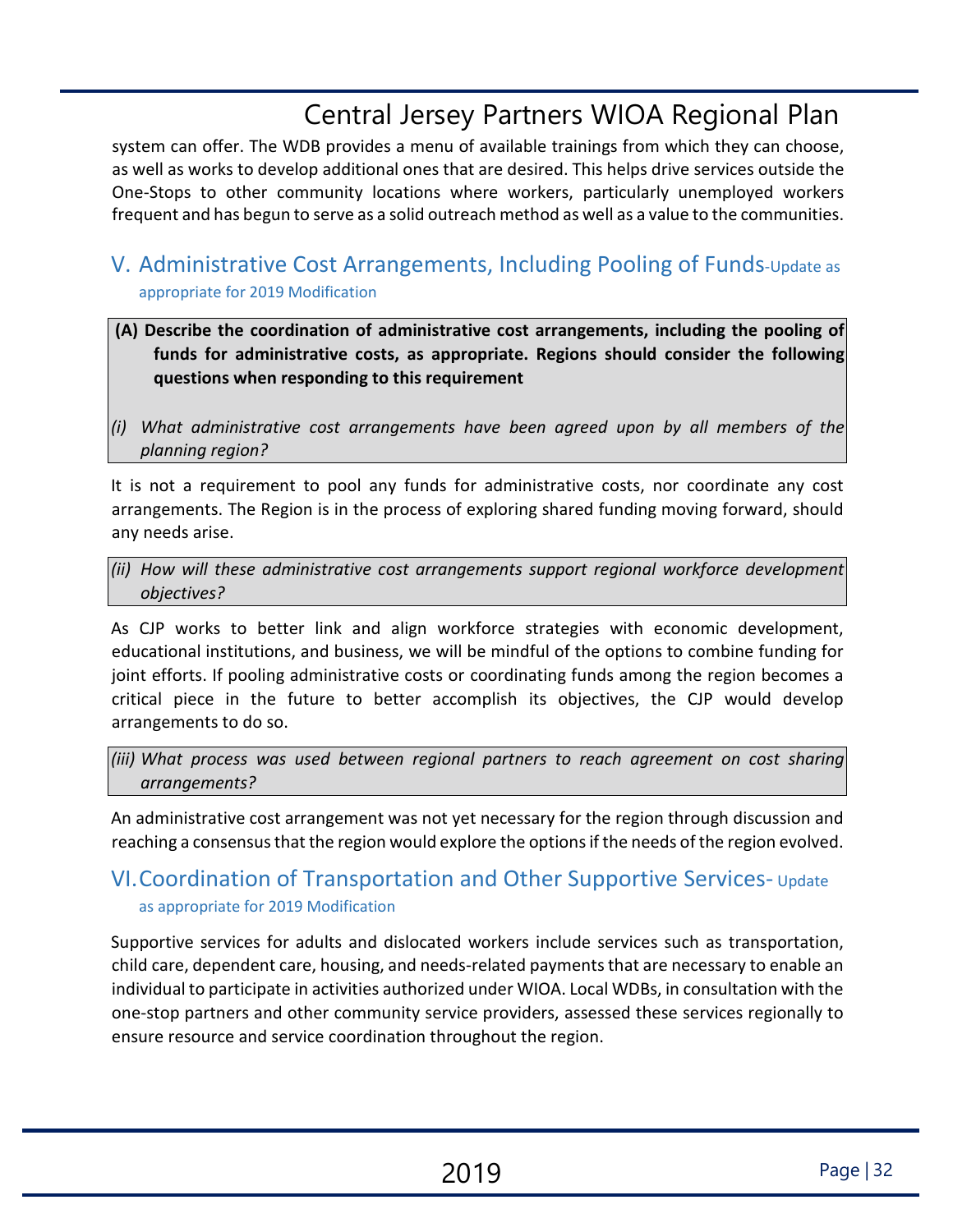### **(A) Describe how transportation and other supportive services are coordinated within the region. Regions should consider the following questions when responding to this requirement:**

### *(i) What regional organizations currently provide or could provide supportive services?*

Each county in the region has a county–wide resource guide that lists the available supportive services to be accessed on a local level. The resource guides are kept up to date and are made available to all staff members. Middlesex County's Resource Guide is now internet-based. The *Service Locator* not only has resources for the county, but throughout the state.

#### *(ii) How can gaps in service be addressed regionally?*

Most of the services will continue to be delivered locally. The county resource guides are available for anyone in the region to access, and if a county needs to access services from outside of their county in the region, the region's taskforce will address any region-wide policies or procedures at that time, if needed.

*(iii) What policies and procedures will be established to promote coordination of supportive services delivery?* 

Supportive services will continue to be delivered on a local level, and according to the local policies in place. If any supportive services were needed to be accessed on a regional level, the region's taskforce will create or update any needed policies at that time.

### <span id="page-32-0"></span>VII. Coordination with Economic Development- Update as appropriate for 2019 Modification

CJP as a workforce development effort coordinates closely with existing economic development efforts within the region, including those of each of the local economic development areas/regions as well as several other larger regional efforts. These efforts are described in the following subsections.

The Office of Business Services has dedicated a special statewide initiatives coordinator to serve as the liaison with the Lt. Governor's Business Action Center and local economic development agencies. Successful coordination of economic development funds, tax credits, and training grants has facilitated economic development opportunities in several depressed urban areas with high concentrations of unemployed and underemployed workers including Asbury Park. Further similar efforts will be directed in other high density areas in the region facing economic challenges including New Brunswick, Perth Amboy, Toms River, Lakewood, and Trenton.

Some examples of key Regional entities involved include: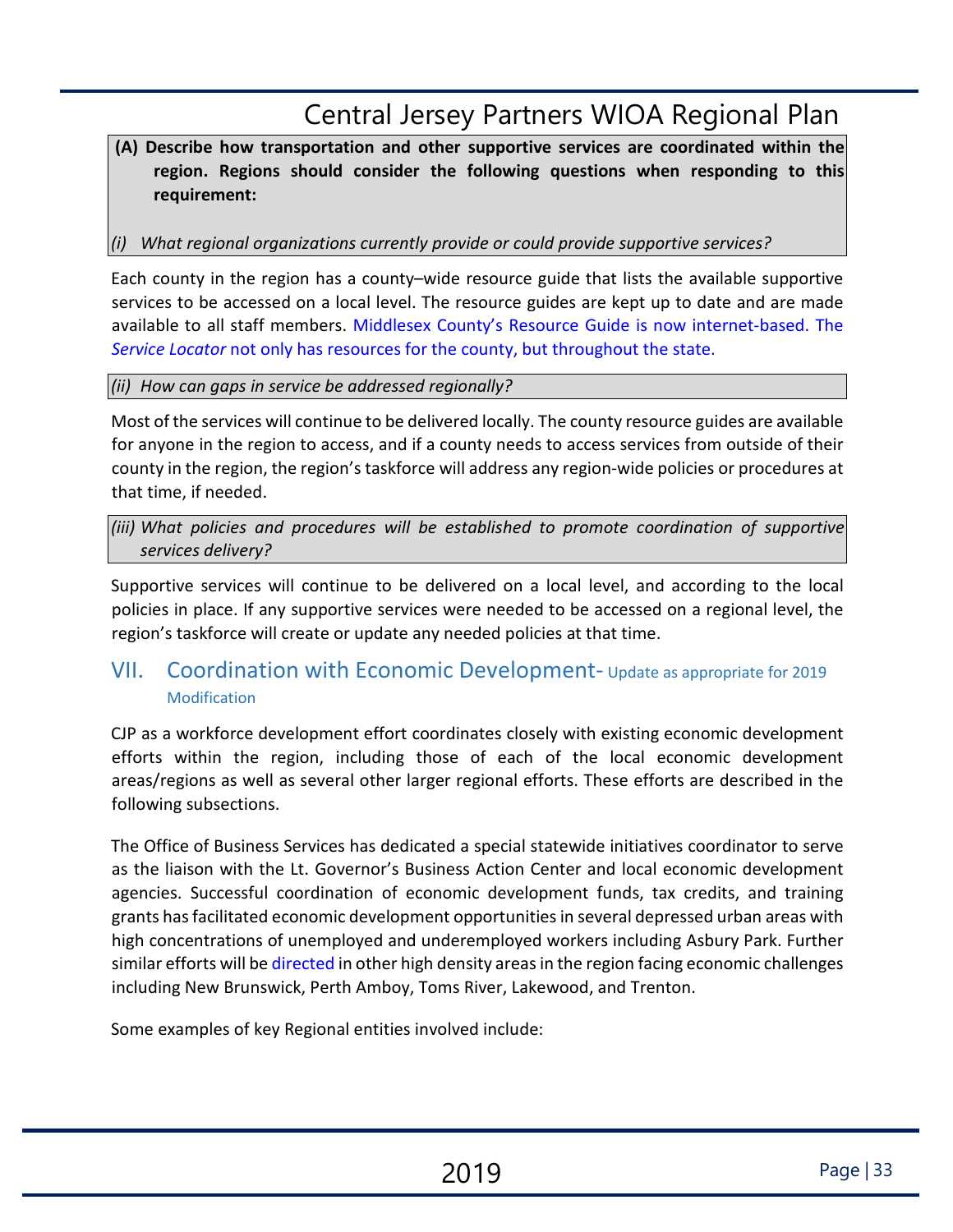- Chambers of Commerce: In each county and local workforce area, there are Chambers that play a key role in economic development and bringing businesses together. The Region's member WDBs each interact with them. These chambers include:
	- o Monmouth-Ocean Development Council (MODC)
	- o Eastern Monmouth Chamber of Commerce
	- o Northern Monmouth Chamber of Commerce
	- o Greater Monmouth Chamber of Commerce.
	- o Greater Toms River Chamber of Commerce
	- o Lakewood Chamber of Commerce
	- o Brick Chamber of Commerce
	- $\circ$  Long Beach Island Southern Ocean Chamber of Commerce  $\circ$
	- Point Pleasant Chamber of Commerce.
	- o Woodbridge Chamber of Commerce
	- o Old Bridge Chamber of Commerce
	- o Edison Chamber of Commerce
	- o Mid-Jersey Chamber of Commerce
	- o African-American Chamber of Commerce
	- o Princeton Chamber of Commerce
- Hispanic Business Council: In Middlesex, about 5 years ago a group of business leaders from the Hispanic community worked through the Middlesex County Regional Chamber of Commerce to create the Hispanic Business Council. This entity provides networking opportunities throughout the year and its work annually culminates with a Hispanic business expo attended by more than 1000 people and 150 exhibitors, to link businesses to partner among themselves and with other key entities. The Council's work will also have a jobs component.

#### • **Other Activity and local relationships:**

 $\circ$  Mercer County's workforce department division is within the County Department of Economic Development. Mercer is furthest along on being engaged when there is an economic development or business attraction effort. Mercer is prepared to offer insights and guidance to the other county workforce development-economic development partnerships.

 $\circ$  In Ocean County, the WDB has a close relationship with Lakewood Development Corporation, the administrator of the Urban Enterprise Zone. Lakewood's head is chair of the Ocean County Workforce Development Board. The Business Development and Tourism division at the County level is mostly focused on tourism, and less involved in wider economic development. o Middlesex County Office of Workforce Development is part of the Division of Economic Development, within the "Business Development and Education" department.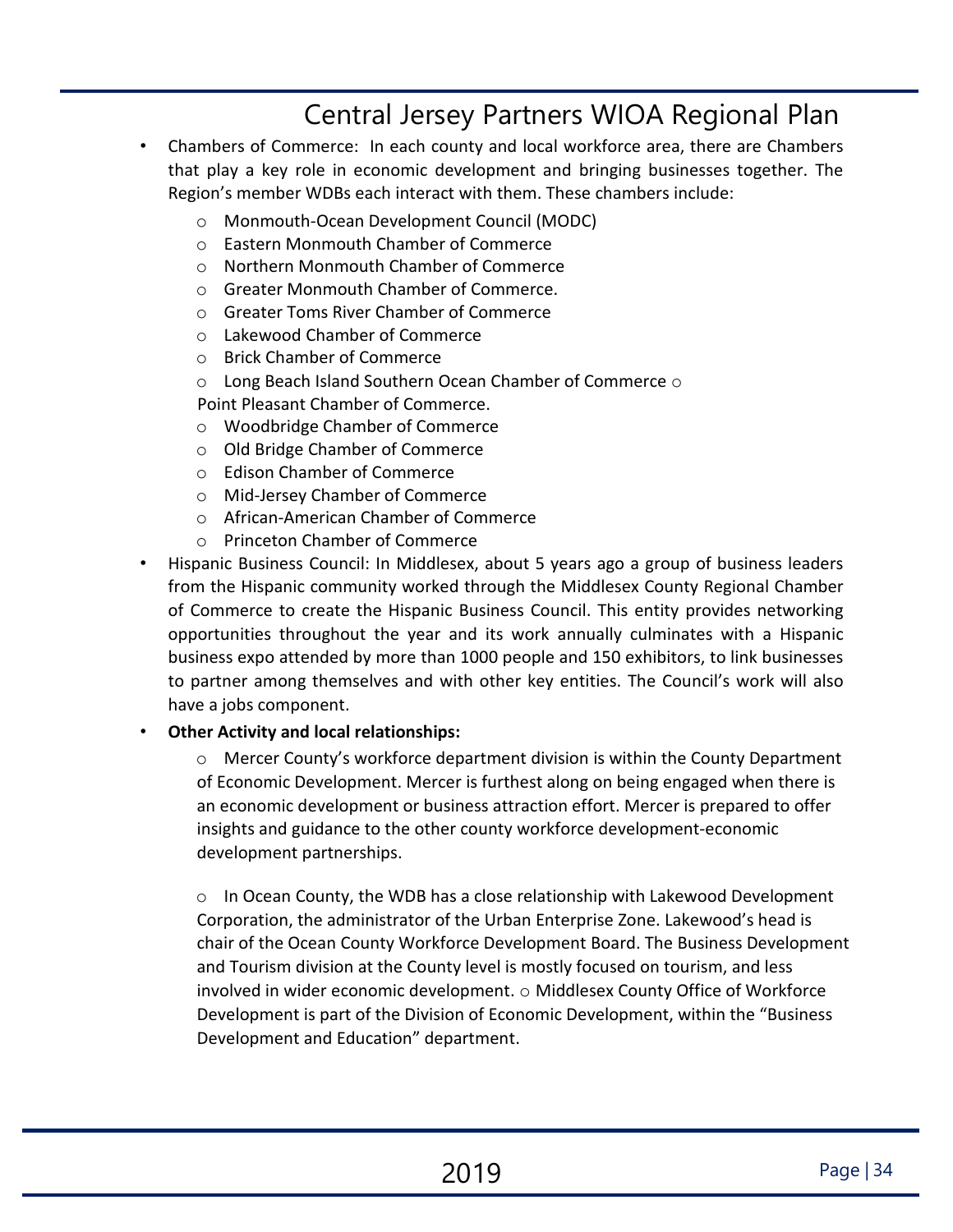### *(ii) How are regional workforce development strategies aligned to economic development priorities in the region?*

As a Region, CJP sees economic activity to be related to helping grow current businesses. 80% of job growth is expansions and growth internally, not new firms or firms moving into the Region. Workforce Development has a key role in economic development when the region provides workers/individuals with training that prepares them for in-demand occupations and industries and when we conduct and facilitate incumbent worker training and work-based learning, in that we help those companies upgrade, update, become more competitive, and be most able to grow and expand in the region and beyond.

Economic Development is also about cultural heritage, arts, education institutions and other valuable assets. The Region is committed to working directly with a range of cultural and educational institutions to support their own growth and that of their stakeholder institutions. The workforce system is primarily focused on supporting businesses and job seekers. Building a strong workforce must be a collaboration between the workforce system and the educational system. Cultural heritage, arts, and other assets are then driven by the economic health of the region.

### **Some methods that regional members have undertaken to align with economic development efforts include:**

- Develop a process whereby each county/local WDB identifies, documents and formally engages with all of the potential drivers of economic development activity in their community. WDBs know their governmental peers in economic development and have relationships with Chambers of Commerce, unique/smaller neighborhood/community Chambers, industry groups, ethnic/racial-driven chambers or business associations (such as the Hispanic Business Council mentioned above) or others. The region is considering a process of bringing all these groups together with workforce development entities to share wisdom and energize collaboration.
- As outlined before, strengthen CJP's cross-area interactions among the ED/WD pairings, given that so much economic activity is Regional rather than within a county or community, and CJP can best attract and strengthen business with a regional approach.

### **Comprehensive Economic Development Strategies (CEDS):**

Economic development planning happens at various levels in various areas of the Region. There is not one coherent Regional economic development strategy and most economic development activity is more local at the city or county level.

Several of the Counties or communities have formal economic development priorities outlined in their Comprehensive Economic Development Strategies (CEDS). WDB involvement in this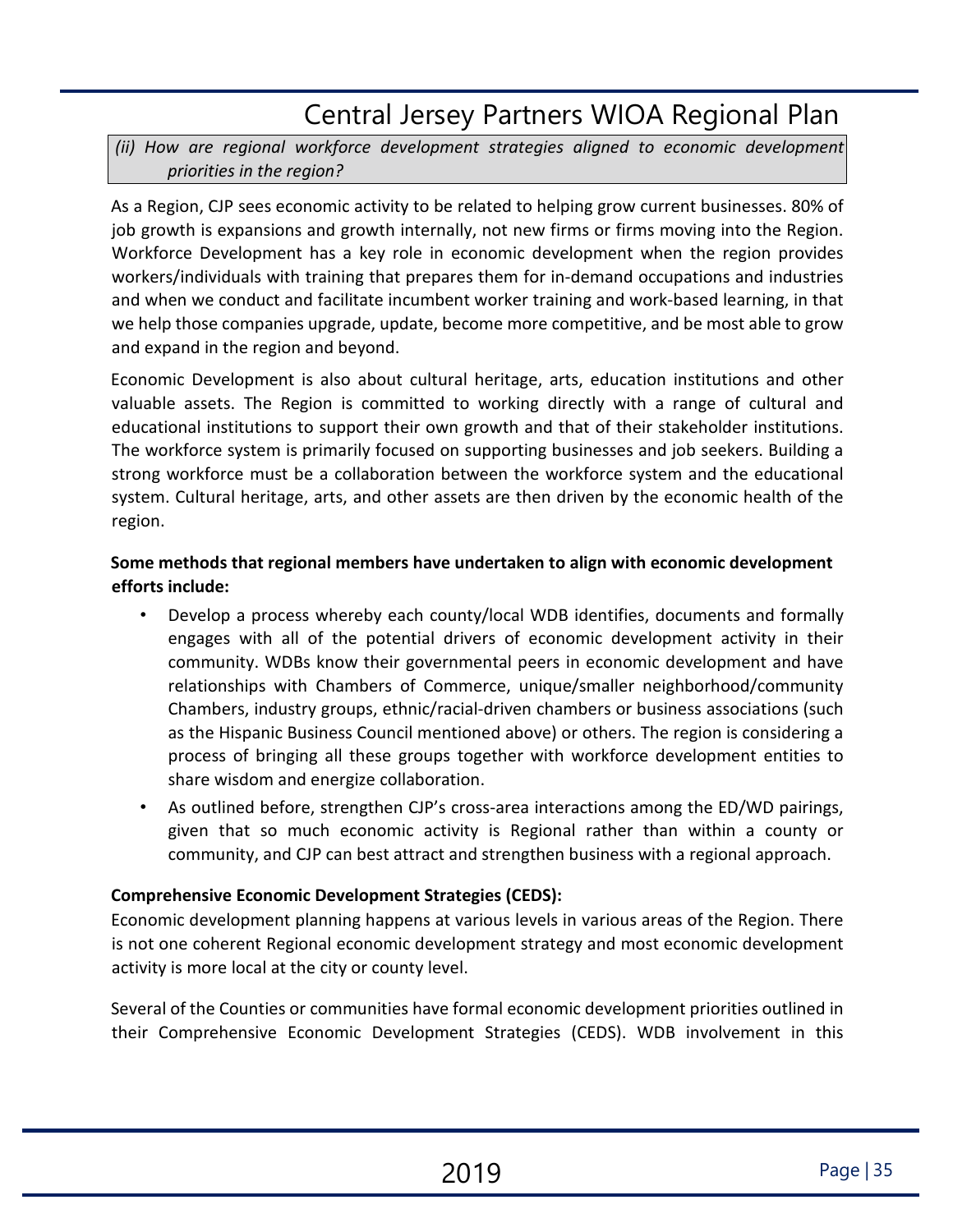planning varies by County. CJP hopes to build a stronger relationship with Economic Development going forward. Following are some of these, their key priorities and opportunities for alignment.

- Monmouth County CEDS (2013). The County's key sectors are Healthcare, IT/Telecommunications, Professional/Technical and Business/Finance, and Tourism/Visitation industries as regional priorities. Some key goals that CJP can capitalize on include:
	- o Provide Start-Up and Small Business Support
	- o Address seasonality in Tourism Retail and other fields. The idea outlined above in Section IV.A.(iii) to build methods to support individuals' stitching together several seasonal jobs and bridging the gaps between the seasons, and to support the seasonal employers in retaining, over multiple years, is a key workforce response to this challenge.
	- $\circ$  Make IT/Telecommunications a key sector in business expansion and attraction efforts
	- $\circ$  Promote the availability of the toolkit under the Grow Monmouth initiative, which offers firms key labor market information and links to a range of services that can include workforce services. o "Housing for People with Demand Skills": Encourage the development of housing for people whose skills and presence are critical to the county's economic success but have difficulty affording the current housing options." This has a clear workforce component and more investigation into these efforts can be made.
- Ocean County CEDS: The CEDS is part of a larger Master plan for the County. It is under review for revision. It includes components related directly to provision of workforce development services and partnerships with workforce and other entities. The CEDS institutes a One-Stop Committee and Welfare-to-Work Committee that will support alignment with workforce efforts. It promotes developing a "one stop shop" that will include both WIOA/workforce services and provision of business financing resources and other business tools.
- Lakewood is part of a larger CEDS plan.
- Some counties don't have a CEDS, and the WDBs in the region are concerned that in the past, workforce development has not been a significant part of the development or goals and strategies in regional economic development planning. Efforts will be made to build upon promising efforts and continue outreach to those Counties without as much activity.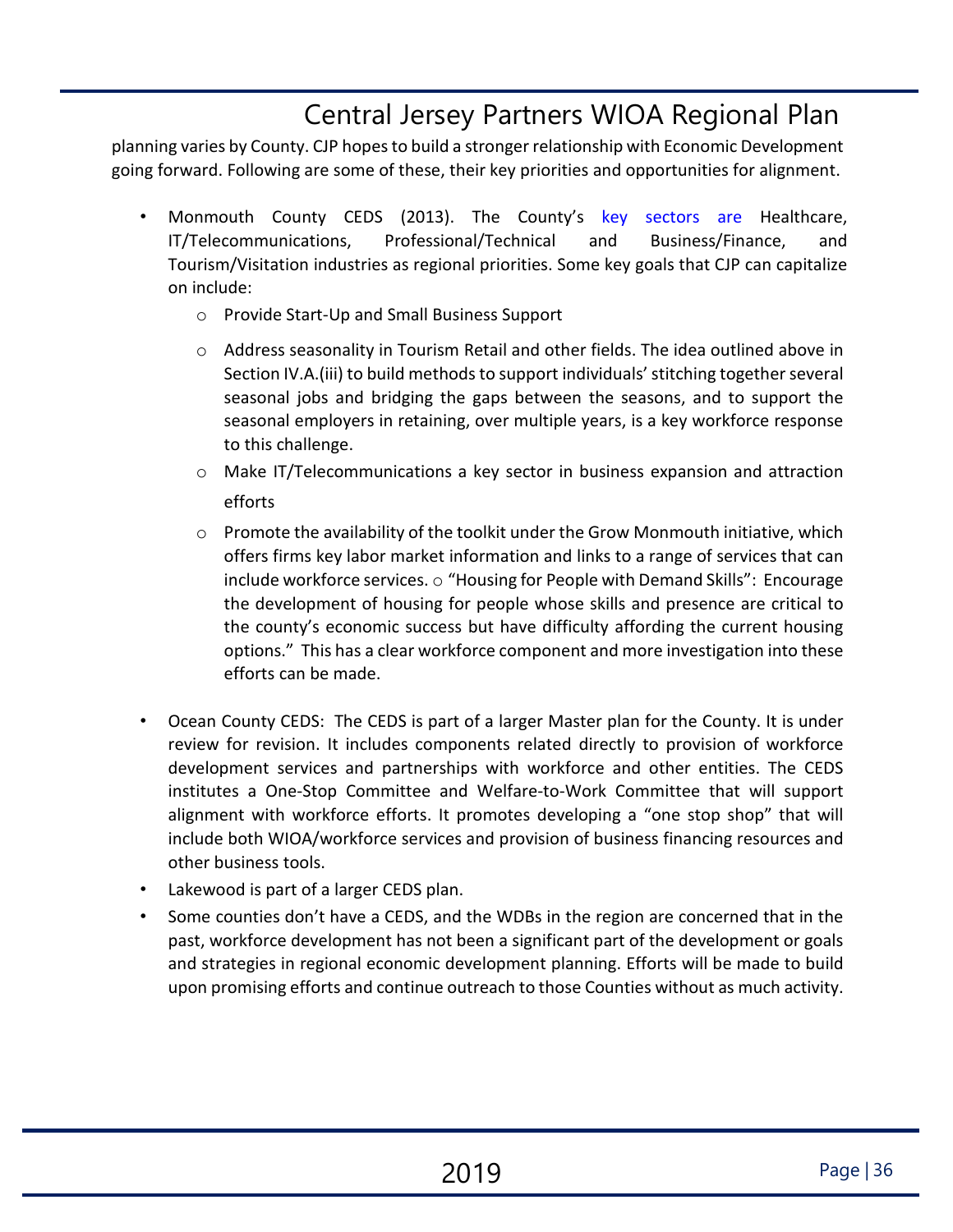- *(iii) How will economic development organizations be engaged in strategies to align supply and demand within the labor market?*
- *(iv) How will the region engage economic development organizations in an ongoing, sustained way?*

See above and prior sections for content related to CJP's focus as a commuter region, with a strong recognition that many of the workers trained by the region take jobs in other communities surrounding ours.

As outlined above, CJP is continuously working to secure labor market information about the region to make worker training more responsive. While not yet fully engaging economic development institutions (our local city/county economic development departments, chambers and the many other institutions listed in the section above), the CJP goal is to increase this engagement and involvement to ensure that this important perspective is brought into all such planning.

Economic development entities will be part of the ongoing process in the region to secure a constant "feedback loop" between employers and training institutions. In this model, CJP secures insights from firms about training needs, deliver those insights to trainers (ideally through firms directly reviewing and commenting on curricula as they are being developed) and then, once trainings have completed and partner employers have interviewed or hired graduates, seek their input again on skills, credentials, qualifications, in order to improve and update curricula for subsequent cohorts. Economic developers as key outreach points to business can often be a primary ongoing contact with firms to help maintain their involvement with regional systems to support this feedback process. The Apprenticeship programs through the Joint Apprenticeship and Training Councils are the perfect model of this, which we in workforce intend to replicate alongside all partners.

### <span id="page-36-0"></span>VIII. Performance Negotiations and Other Requirements- Update as appropriate for 2019 Modification

**(A) Document how the planning region will collectively negotiate and reach agreement with the Governor on local levels of performance for, and report on, the performance accountability measures described in WIOA sec. 116(c) for local areas or the planning region.** 

*(i) What process will be used to determine regional performance goals?* 

CJP will not be establishing any performance measures beyond the Local Area Performance Measures which will be negotiated independently of one another with the state. As per the NJ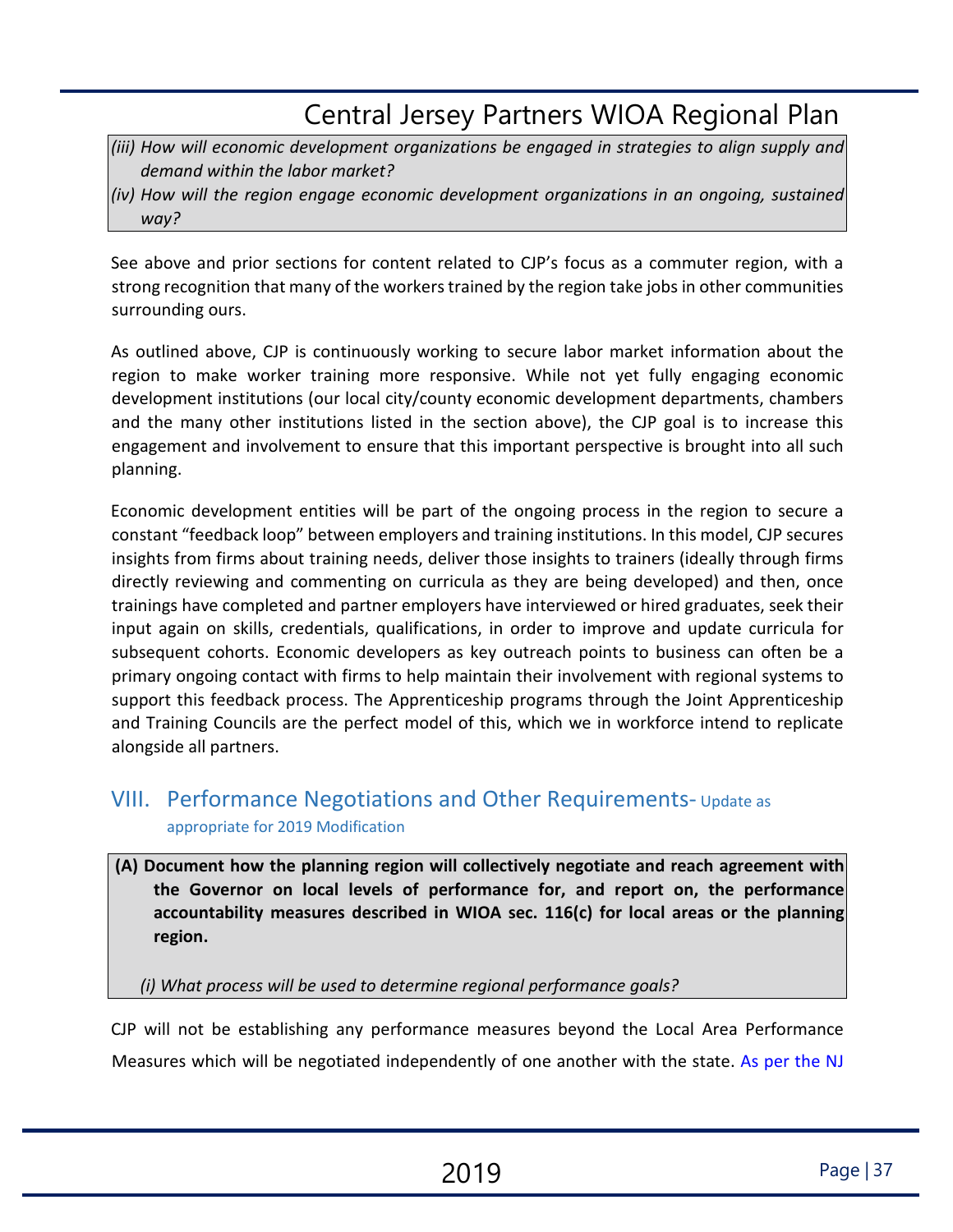Department of Labor and Workforce Development, the state is still in the midst of the WIOA transition period, which directly affects the accuracy and completeness of PY2017 and PY2018 outcome data. Work is being done to bring America's One Stop Operating System (AOSOS) into technical compliance with WIOA and the United States Department of Labor (USDOL).

### <span id="page-37-0"></span>IX.Coordination with Other Regional Efforts-Update as appropriate for 2019 Modification

- **(A) Describe the coordination which exists (if any) with other regional planning efforts, such as municipal planning boards, Mayors' Associations, grant initiatives, and New Jersey Transit?**
- *(i) What additional regional planning efforts exist and how do they play into regional WIOA planning efforts?*

In addition to the initiatives previously listed in this plan, regional coordination among members also exists in the form of grant initiatives that are either pending or currently underway. Many of the current grants are statewide or Community College Consortium grants. The region will explore Regional Grants as the region moves forward in this new structure. Current grant initiatives existing within the region include:

- Trade Adjustment Assistance Community College and Career Training (TAACCCT) grants
- America's Promise Grant
- Health Opportunity Partnership (HOP) Grant
- TRIO Grants for displaced workers and homemakers
- Community Health Worker Training
- Perkins Vocational Grants for Education

In addition to grant initiatives, CJP partakes in the Sisters in the Brotherhood (SIB) program. In 2013 the United Brotherhood of Carpenters made a decision to invest in a 5-year Strategic Plan to increase the number of female apprentices in their registered apprenticeship program. The goal is to educate local areas regarding the registered apprenticeship opportunities within the Carpenters Union, and then more specifically seek their assistance and expertise in marketing the opportunities, and identifying potential referrals of women interested in this non-traditional career pathway. The partnership, while still developing in some local areas, has gained traction in others. SIB has received referrals to both the registered apprenticeship program as well as their pre-apprenticeship programs through the local workforce system. SIB publicizes their opportunities at area One-Stop Career Centers and Workforce Development Boards, with a goal of reaching all areas by end of 2016.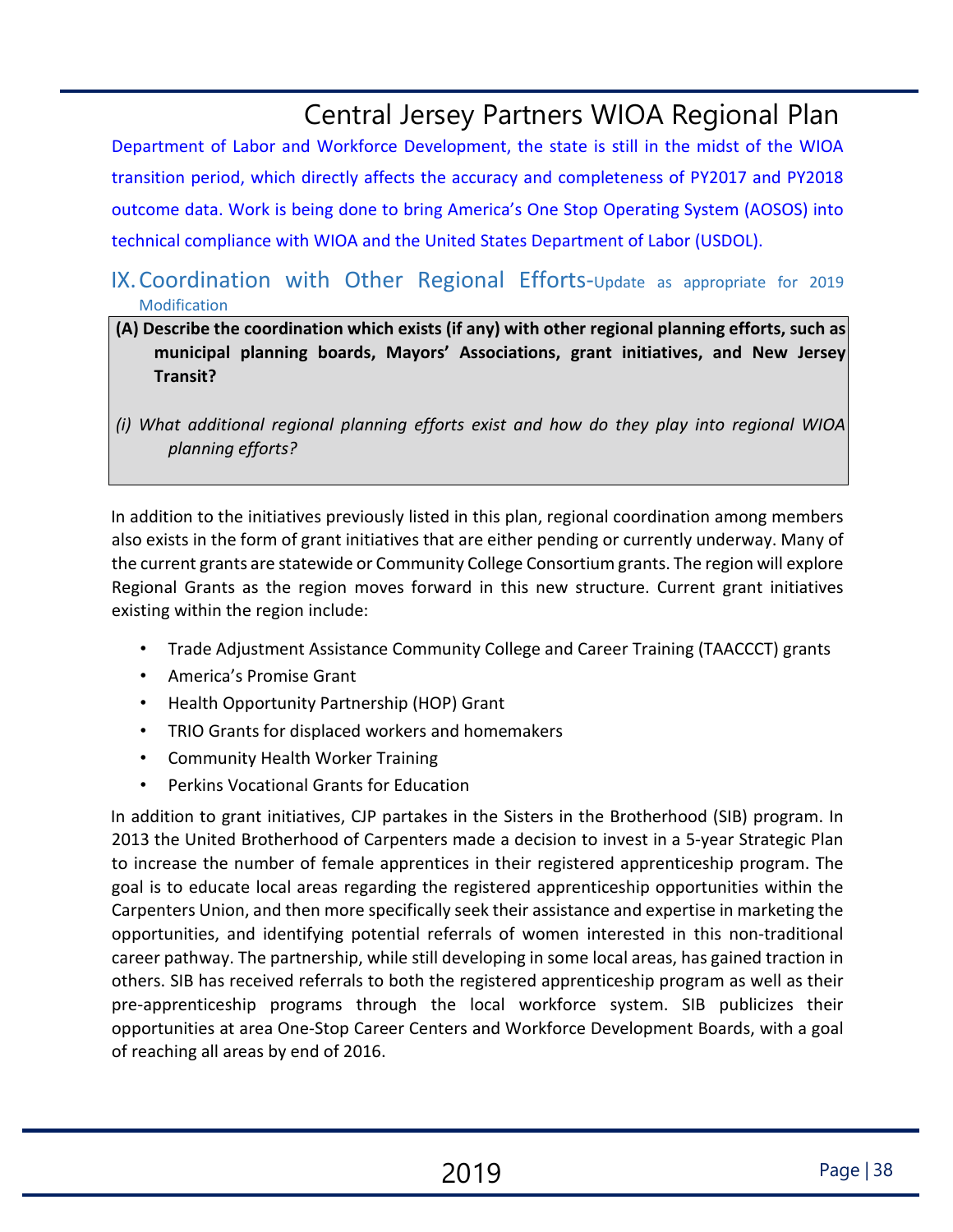### <span id="page-38-0"></span>Central Jersey Partners WIOA Regional Plan X. Addendum – Regional Monitoring of ETPL Providers

• **Consolidating monitoring of providers on the ETPL list**. The Central Jersey Partners workforce development boards share a significant number of ITA training providers in common and currently each workforce board monitors these providers through their own internal processes; most often sharing monitoring results of these providers through reports amongst the regional partners. Although by its nature informal, this sharing became a standard practice because the monitoring processes and practices utilized by each Central Jersey Partners workforce board were generally similar in content. During our discussions on the development of regional service strategies it seemed natural that as a region we would seek to formalize what had become de facto practice with regards to monitoring of ITA training providers throughout the region.

To that end the Central Jersey Partners have formed a subcommittee to establish regional monitoring procedures and processes. This includes the following elements:

- 1. A single monitoring format with a set of objective evaluation cohorts agreed to through consensus of the regional partners
- 2. A set of evaluation metrics agreed to through consensus of the regional partners
- 3. A unified monitoring process agreed upon through consensus of the regional partners
- 4. Development of a regional monitoring team to operationalize the regional monitoring procedures and practices

<span id="page-38-1"></span>The long-range goal of a regional monitoring team to implement this regional approach to monitoring ITA training providers has been met. By building a regional monitoring team, similar to the regional business service team, the CJPs have developed a shared monitoring calendar and list of ITA training providers throughout the region held in common across multiple WDBs. In this way single monitoring visits have been conducted during a monitoring period with these providers, and the information and monitoring report shared across the regional partners. This has saved significant staff time and effort.